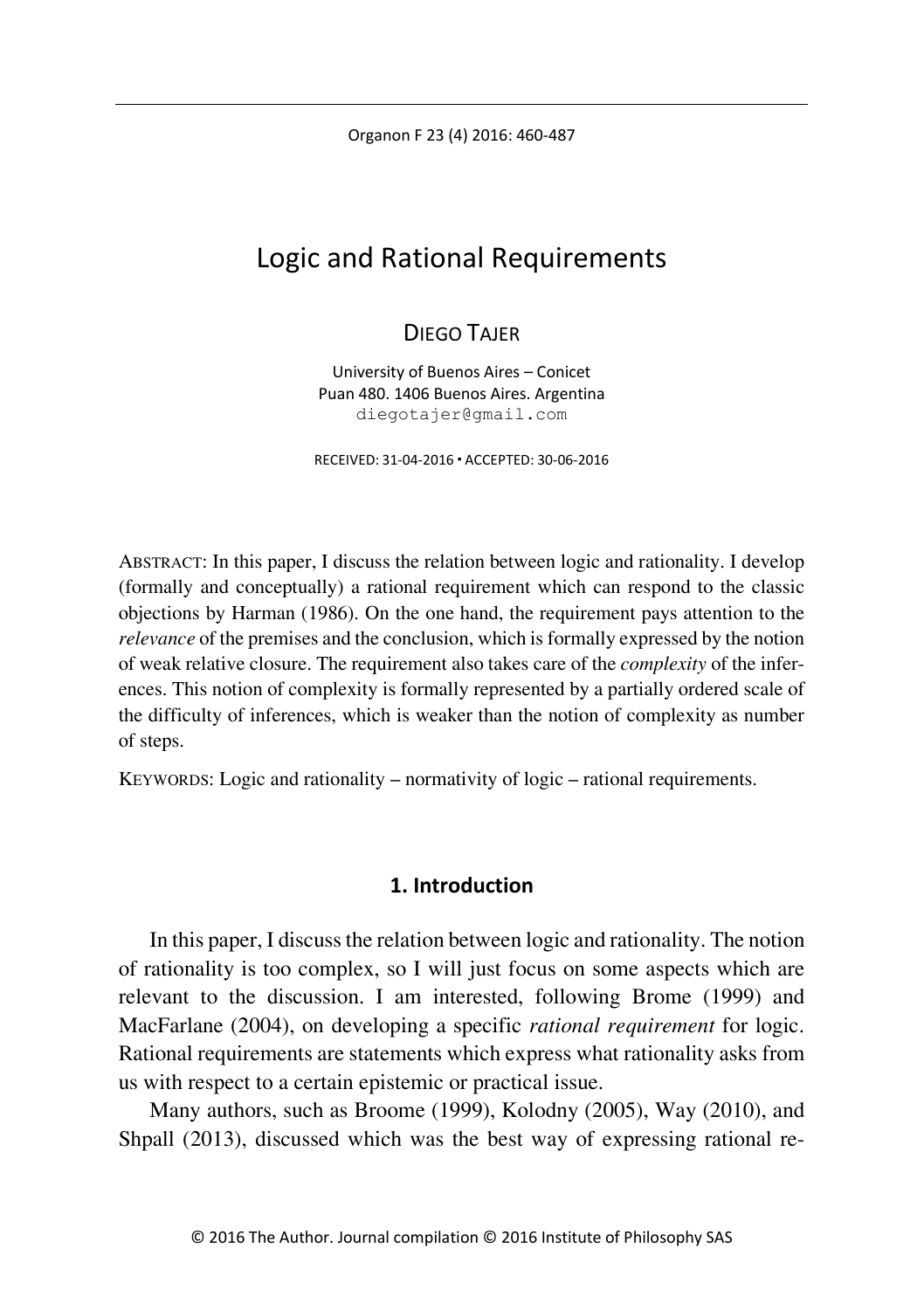quirements. One of the main issues that this discussion introduced is the difference between a wide scope and a narrow scope for the rationality operator ("rationality requires that ...").<sup>[1](#page-1-0)</sup> Taking *R* as a rationality operator, the narrow scope principles have the form  $A \rightarrow RB$ , while the wide scope principles have the form  $R(A \rightarrow B)$ . For example, many authors have discussed the following rational requirements (where "WS" means Wide Scope and "NS" means Narrow Scope):

| (NS Evidence) | If you believe that there is conclusive evidence that $p$ ,   |
|---------------|---------------------------------------------------------------|
|               | then rationality requires you to believe $p$ .                |
| (WS Evidence) | Rationality requires that (you do not believe that there is   |
|               | conclusive evidence that p, or you believe $p$ )—cf. Ko-      |
|               | lodny $(2005, 521)$ .                                         |
| (NS Enkrasia) | If you believe that you ought to do $F$ , and you believe     |
|               | that you can do $F$ , then rationality requires you to intend |
|               | to do $F$ .                                                   |
| (WS Enkrasia) | Rationality requires that (either you don't believe that      |
|               | you ought to do $F$ , or you don't believe that you can do    |
|               | F, or you intend to do F)—cf. Broome (2014, 171).             |
|               |                                                               |

Here I will not focus on the precise formulation of each non-logical rational requirement. I will take for granted that some of these pragmatic or epistemic requirements are indeed true. In this paper, I will focus on the following two possible requirements of logical rationality. The first one has narrow scope, while the second one has wide scope:

| (NS Validity) | If $\Gamma \models A$ , then if you believe $\Gamma$ , rationality requires you to |
|---------------|------------------------------------------------------------------------------------|
|               | believe A.                                                                         |
| (WS Validity) | If $\Gamma \models A$ , then rationality requires that (you do not believe         |
|               | some sentence of $\Gamma$ , or you believe A). <sup>2</sup>                        |

<span id="page-1-0"></span>Strictly speaking, most authors in this discussion use deontic operators such as "should …" or "has reasons to …". Following Broome (1999; 2014), I prefer to use rationality operator, and then discuss whether the requirements can be read as duties or reasons. On the other hand, a rationality *predicate* could also be used instead of an operator, but it does not give more clarity to the discussion (for example, we would need to add sentence names, etc.).

<span id="page-1-1"></span><sup>2</sup> As two anonymous referees observed, some authors such as MacFarlane have argued for this negative requirement: if  $\Gamma$  implies A, then rationality forbids you to believe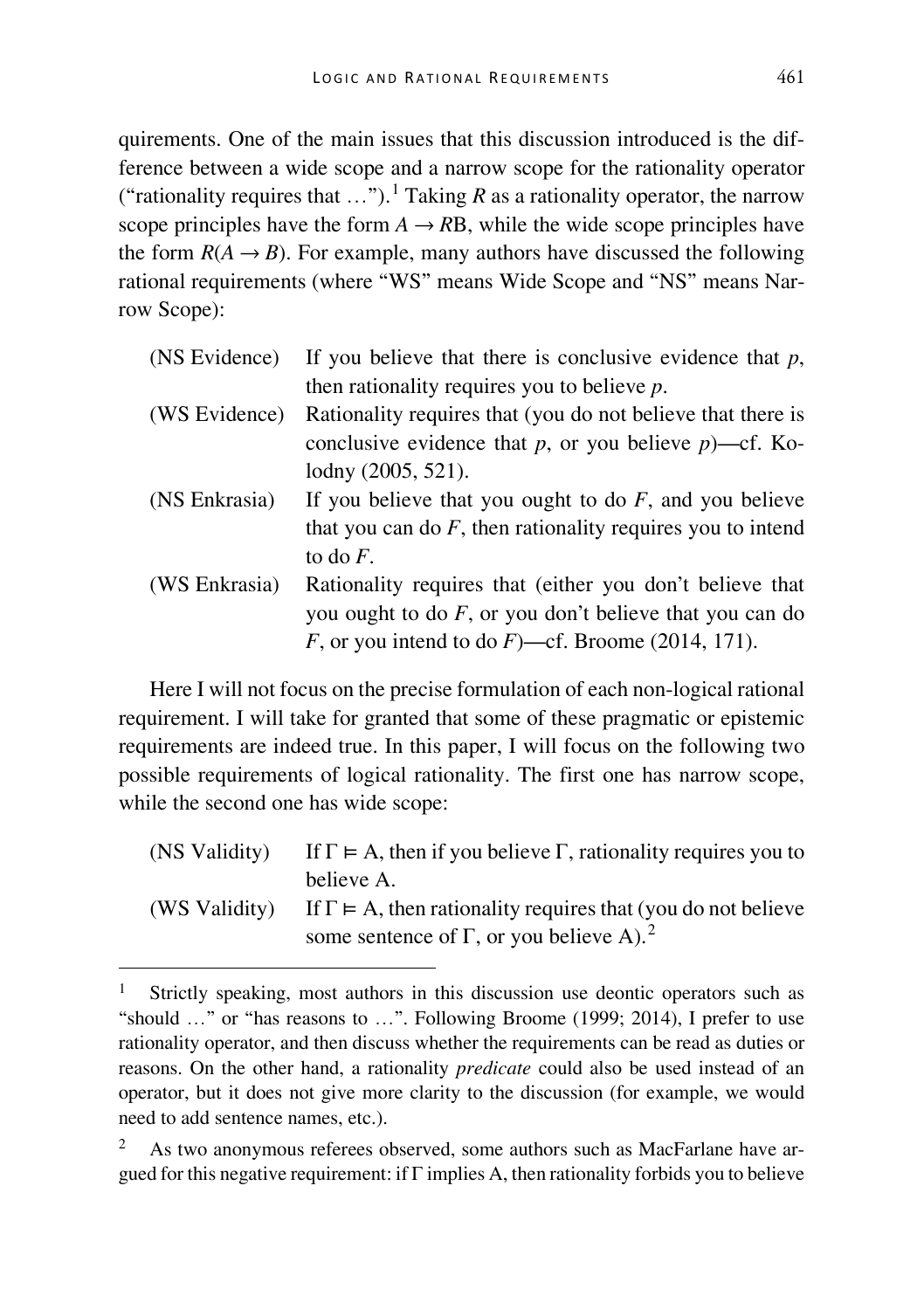The aim of this paper is to develop a new requirement for logical rationality, which will be based on WS Validity. But before going into this, it is convenient to say some words about another discussion, which is sometimes taken as more fundamental: should we be rational; or in other words, is rationality normative?

There are different arguments in favor and against the idea that rationality is necessarily normative. In general, the arguments in favor can be Kantian or utilitarian. Kantians consider that rationality is a fundamental aspect of the human being, and as such, it is certainly normative (cf. Southwood 2008). Utilitarians claim that following rational requirements leads us to taking better decisions or believing true propositions. For example, Joyce (1998) appeals to accuracy arguments to justify the rational requirement of epistemic coherence<sup>[3](#page-2-0)</sup>

Arguments against the normativity of rationality usually point out two things. First, that rationality can lead us to taking wrong decisions or believing false propositions (see Kolodny 2005). Second, that in cases in which rationality takes us "closer" to the right action or the true belief, it is superfluous, since it can be subsumed under other requirements. For example, the rational requirement of epistemic coherence can be subsumed under the evidential norm of believing what the evidence suggests (cf. Kolodny 2008).

-

Γ and ¬A. Under some plausible assumptions (such as Explosion), WS Validity gives a similar result: it forbids you to believe  $\Gamma \cup \{\neg A\}$  and disbelieve something else (i.e. there is no rational way of believing  $\Gamma \cup \{\neg A\}$  without going fully trivial). If we add a requirement of non-triviality, then WS Validity implies MacFarlane's negative requirement.

Now, why is WS Validity better than MacFarlane's negative requirement? Because the negative requirement is just equivalent to a consistency requirement. But there is something more to tell about logical rationality: if someone believes that Canada is a country, and that every country has a capital city, but does not yet believe that Canada has a capital city, there is *something wrong* with the belief set of this person. Ignoring the obvious consequences of your beliefs is something to be criticized. WS Validity (unlike MacFarlane's negative requirement) can point out this kind of mistake.

<span id="page-2-0"></span><sup>&</sup>lt;sup>3</sup> Joyce (1998) shows that an incoherent probability distribution (i.e. one which does not correspond to the probability calculus) is necessarily "dominated" by a coherent distribution. This means that the coherent one will be closer to the truth in every possible world.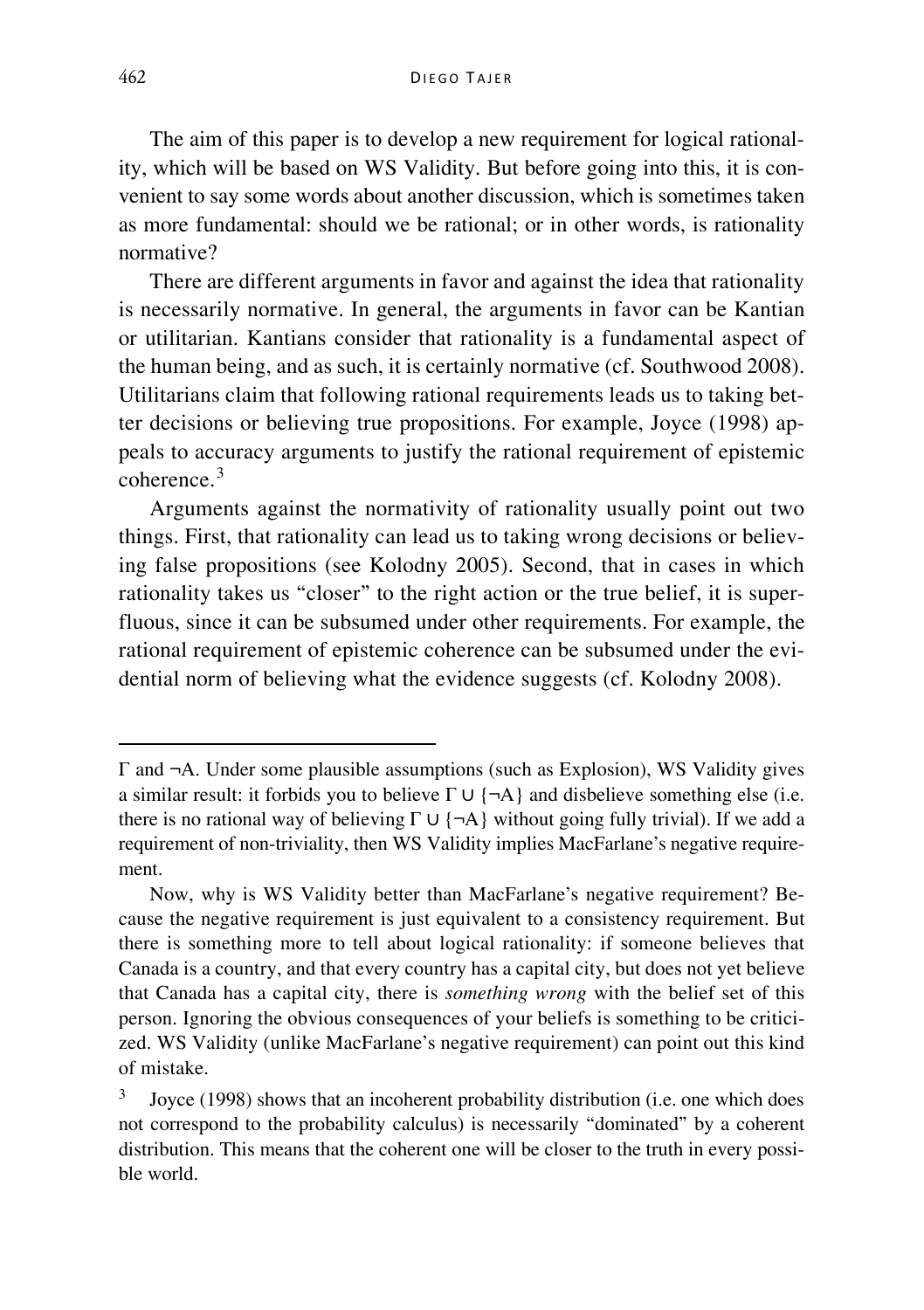The word "rationality", and similarly the word "normativity", have been used to name different things. This is why the discussion on the normativity of rationality is often confusing. To be clear, I can specify what I mean when I say "normativity of rationality":

(Normativity of rationality) If rationality requires you to do *F*, then you *ought* to do *F*. [4](#page-3-0)

In this paper, I will not take a stance on the normativity of rationality. I will be interested, mainly, in formulating a requirement of logical rationality. Moreover, given my suspension of judgment on the normativity of rationality, I will offer logical rational requirements that are *compatible* with the possible normativity of rationality. In other words, I will provide some requirements such that, if rationality requires you to do *F*, assuming that you *ought* to do *F* does not lead to inconsistency. [5](#page-3-1)

#### **2. Scope and normativity**

In this section I will explore the problem of the scope of logical rational requirements. In particular, I will mention the Bootstrapping objection (which affects the narrow scope requirements) and discuss which kind of normative force corresponds to a logical rational requirement.

<span id="page-3-0"></span> <sup>4</sup> A referee observed that this definition does not clarify the concept of normativity. Admittedly, it is not a proper analysis of normativity, but rather a semantic clarification. Normativity is understood in many different ways across the literature; for example, it can be applied to meaning or content (cf. Boghossian 2003). Even the normativity of rationality can be understood in more inflationary ways (see Southwood 2008). The identification between "normativity" and "ought" is usual but not trivial; thus, the semantic clarification could be useful for some readers.

<span id="page-3-1"></span>This methodology was also adopted by Broome (2014, chap. 11). A referee observed that this definition makes the requirements incompatible with the *non-normativity* of rationality. This is true in one respect: the requirements cannot logically imply the non-normativity of rationality. If this were the case, they would be *a priori* incompatible with the normativity of rationality. According to the methodological principle I adopted, rationality could be normative or non-normative, but this should not be a logical consequence of rational requirements.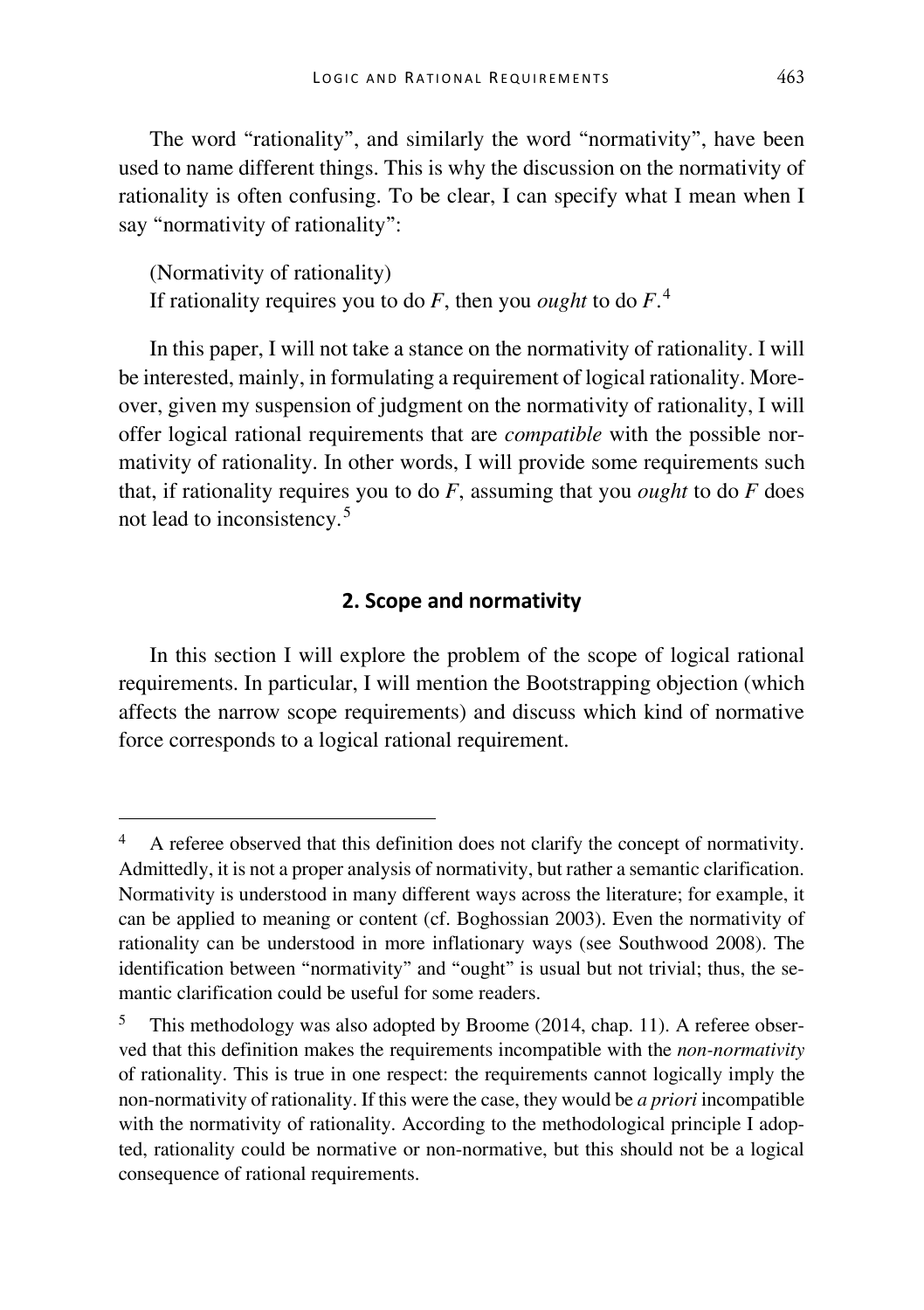## *2.1. Bootstrapping*

The Bootstrapping objection has frequently been raised against the normativity of rationality, although it affects mainly the narrow scope formulations. This problem can be expressed in this way, schematically:

## (Bootstrapping)

Suppose that the requirement *r* of rationality has narrow scope, i.e. it has the form "If you have the attitude X, then rationality requires you to have the attitude Y". Suppose that you ought not to have the attitude Y. Now, in case you have the attitude X, rationality requires you to have the attitude Y anyway. If rationality is normative, then in this case you *ought* to have the attitude Y, which by hypothesis we assumed you ought *not* to have.

Until now, the setup was rather abstract. But we can illustrate the problem with some clear examples:

## (Bootstrapping for NS Enkrasia)

For unjustified reasons, you believe that you ought to kill your son (and you believe you can do it). Therefore, if rationality is normative and NS Enkrasia holds, you ought to intend to kill your son. But obviously you ought not to do it.

## (Bootstrapping for NS Evidence)

For unjustified reasons, you believe that there is conclusive evidence that the world is squared. Therefore, if NS Evidence holds and rationality is normative, you ought to believe that the world is squared. But obviously you ought not to believe it.

## (Bootstrapping for NS Validity)

For unjustified reasons, you believe *p*. Given that logic is reflexive (i.e. *p*  implies *p*), if NS Validity is normative, you ought to believe *p*. The same can be reproduced for any of your beliefs: you ought to believe everything you believe. But this is absurd.

Most authors in this discussion consider that Boostrapping rules out the normativity of narrow scope requirements.[6](#page-4-0) Fortunately, the *wide scope* version

<span id="page-4-0"></span> <sup>6</sup> For reasons of space, I will not discuss the positions which defend the narrow scope requirements against the Bootstrapping objection. See Schroeder (2009).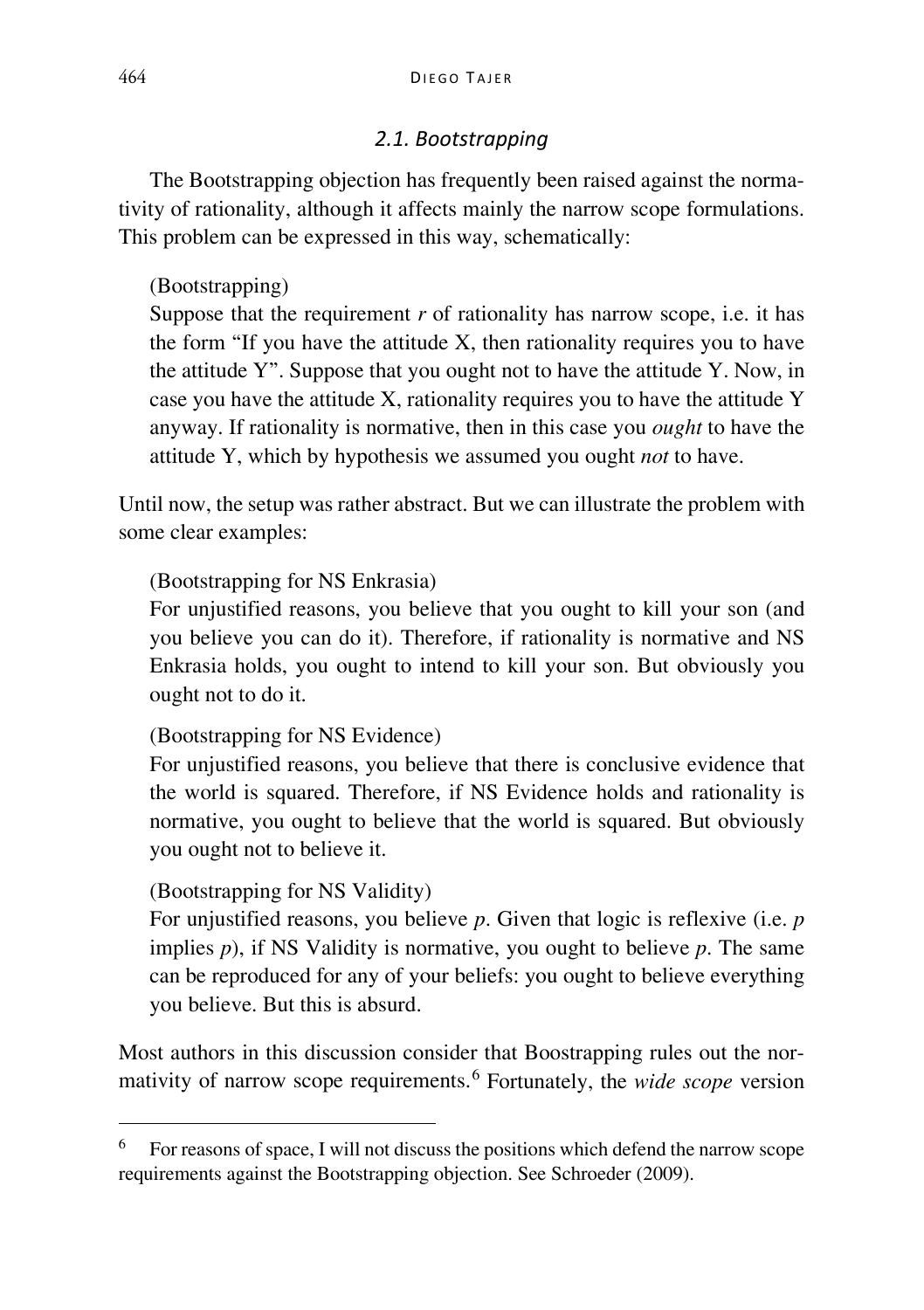of those requirements is immune to the Bootstrapping objection. In those cases, rationality gives the option of having or lacking some attitudes, but it does not require adopting a specific attitude. For example, WS Enkrasia requires you not to believe that you ought to do *F*, or not to believe that you can do *F*, or to intend to do *F*.

The same holds for WS Validity: it just requires that, if  $\Gamma$  implies A, you do not believe some sentences of Γ, or you believe A. Moreover, WS Validity can respond to one objection by Harman (1986, 11). Harman observed that, even though A and  $A \rightarrow B$  imply B, sometimes we believe A and  $A \rightarrow B$  but we ought not to believe B (for example, when B is false). WS Validity is not affected by this problem, for it does not require believing B in this case, but it gives the option of revising the belief in the premises.

Therefore, it is promising to adopt the Wide Scope rational requirements, which may provide *duties*. In other words, there might be duties of complying with disjunctive requirements such as WS Validity, WS Enkrasia, and WS Evidence, among others. In what follows, we will focus on these wide scoped rational requirements, for they are compatible with the normativity of rationality.

### *2.2. Strict normativity?*

In the last paragraph, we argued that rationality could be normative. But can this normativity be *strict*? I will claim that no specific requirement (including the logical requirements) can be strictly normative. Reisner (2011) developed some mental experiments in order to prove this point. This is the clearest one:

#### (Reisner case)

Suppose that a millionaire makes the following bet with you: he gives you billions of dollars in case you believe *p* and you don't believe (*p* or *q*). With that money, you could and would feed all the hungry people in the world.

According to Reisner (and I share his intuitions), in this case you ought *all things considered* to adopt a belief set which includes *p* but not (*p* or *q*). As Reisner (2011, 41) claims, "it would be quite hard to explain how it is that saving all the starving people in the world does not have deontic or normative priority over violating a principle of rationality". Therefore, you ought to violate WS Validity.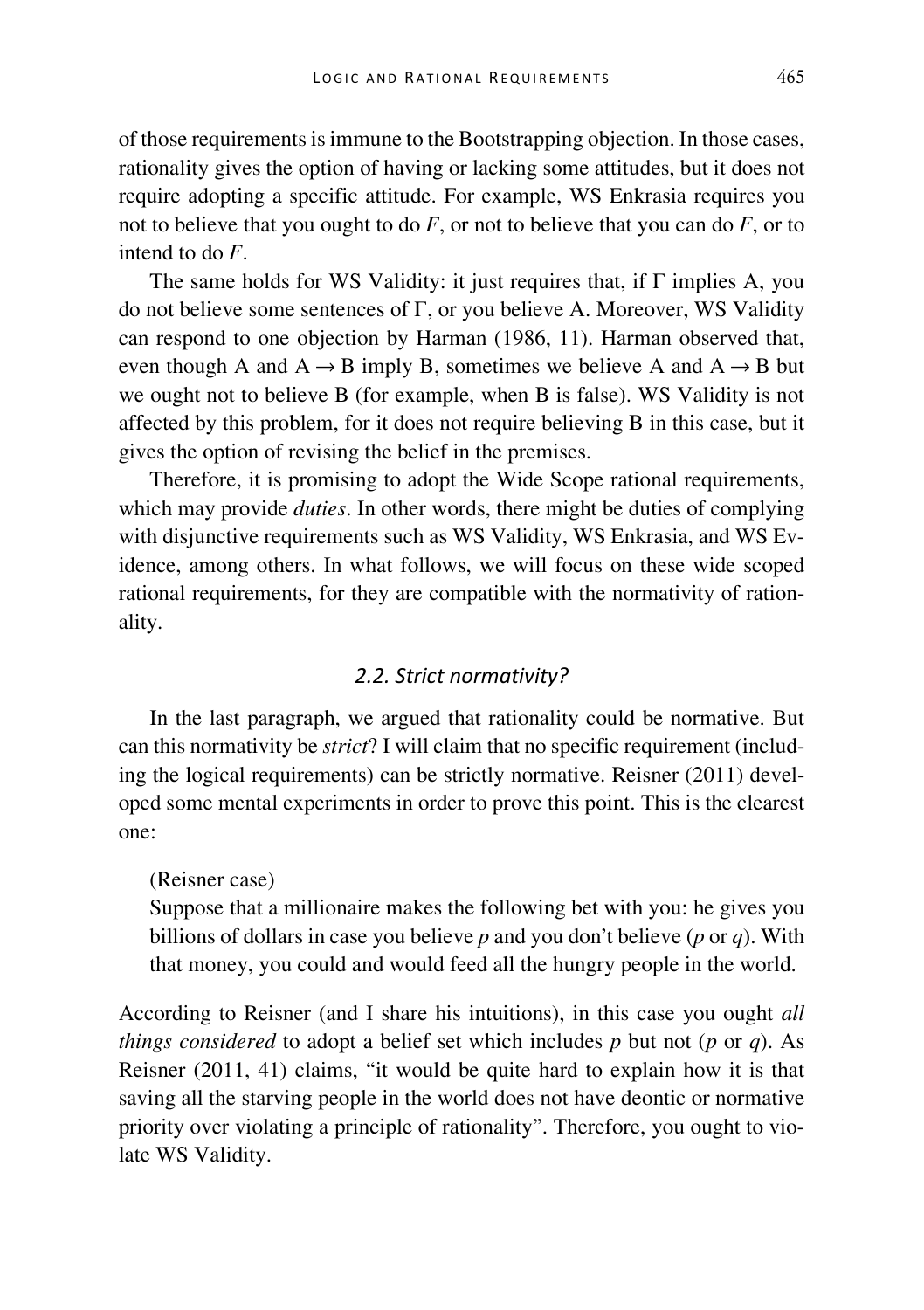This shows that the normativity of WS Validity cannot be strict, but weak or defeasible. The duty of being logically rational (if there is such a duty) can be defeated by a different duty. MacFarlane (2004) was the first one to hold this idea. He exemplified this problem with the Preface Paradox (cf. Makinson 1965), in which a person can have an inconsistent but rational belief set. According to MacFarlane, this is a case in which a logical rational requirement conflicts with a more global epistemic requirement, and the last one dominates. Here I will adopt the same approach with respect to these conflicting cases: these cases do not show the absence of normative force in logical rational requirements, but their defeasible nature. It is worth remarking that, even admitting the defeasible normativity of logical rationality, it is still better to adopt a Wide Scope requirement than a Narrow Scope one. Given the bootstrapping problem, a Narrow Scope requirement would be defeated in every case in which I have a false belief; on the contrary, a Wide Scope requirement only fails in very specific cases such as the Preface Paradox or the imaginary Reisner cases.

Finally, even though I reject the possibility of a rational requirement with strict normativity, I admit the possibility that rationality, taken as a global property, could be strictly normative. If rationality is taken as a property which emerges from the fulfillment of different requirements (epistemic or practical), the strict normativity of this "global" rationality cannot be so easily ruled out.

#### **3. Relevance**

Until now, I have argued for a wide scope requirement, and I claimed it could possess a defeasible normativity. But the wide scope requirement I advocated for, WS Validity, is still affected by many problems.

The first one was described by Harman (1986, 12). Harman observes that we may intuitively ignore some *irrelevant* consequences of our beliefs. According to WS Validity, it is irrational to believe "it rains" and not to believe "it rains or  $2 + 2 = 6$ ", "it rains or it is Tuesday", "it rains or  $2 + 3 = 4$ ", and many other completely irrelevant sentences. But, according to Harman, this attitude is rational, since believing *all* the consequences of your beliefs would make you lose time, energy and mental space in many strange, trivial or irrelevant beliefs.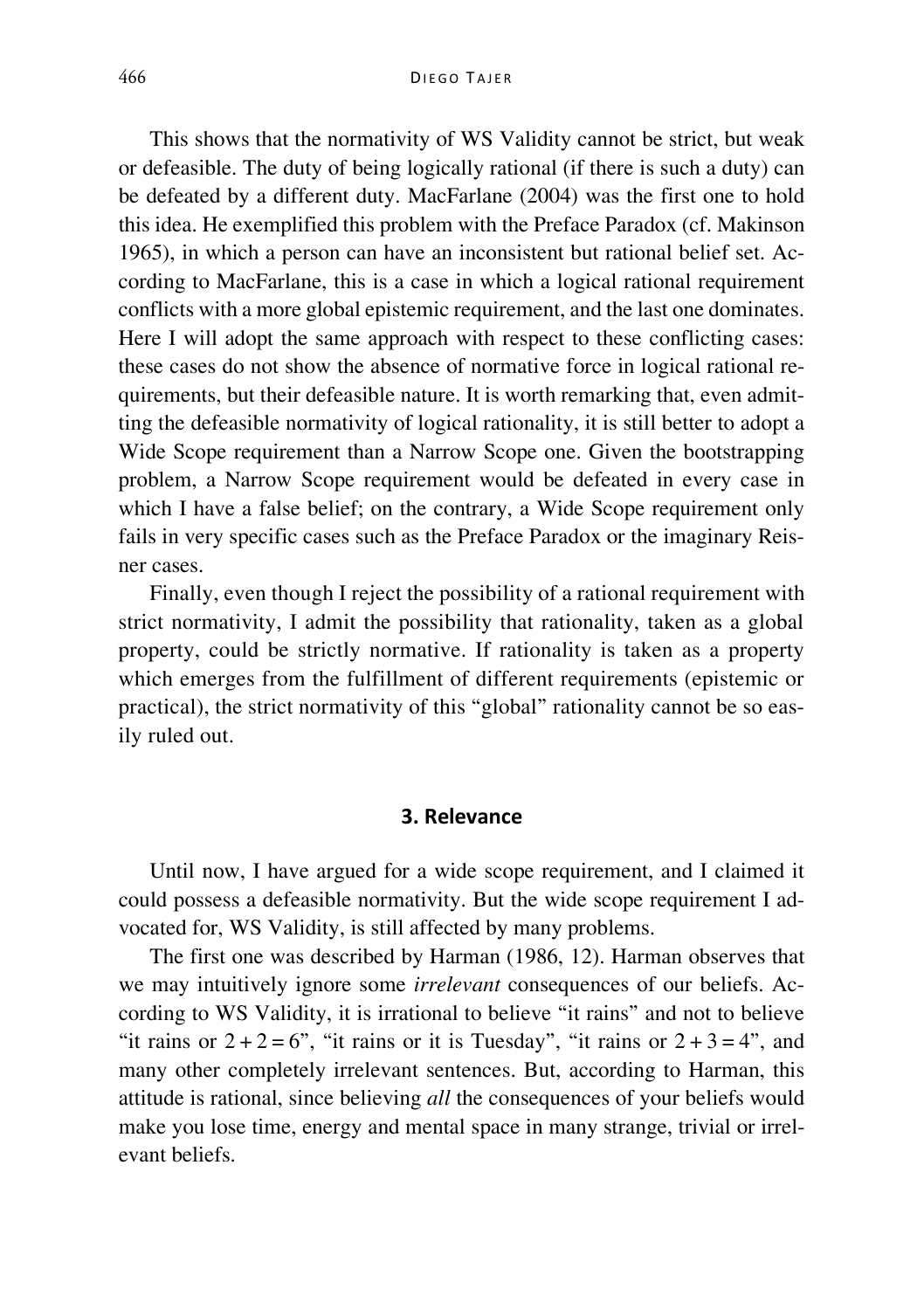My way of solving the problem of irrelevant consequences is to add a clause to WS Validity, which specifies that the premises and the conclusion must be contextually relevant. As we will see, my specification is similar (but different) to the proposals by Broome (2014, 157) and Steinberger (2015, 25).

Broome specifies that the rational requirement holds whenever the agent "cares about the conclusion" (Broome 2014, 157). A paraphrase of his position is the following:<sup>[7](#page-7-0)</sup>

(WS Validity – Broome)

If Γ implies A, and you care whether A, then rationality requires you not to believe some sentence of  $\Gamma$ , or to believe A.

This principle holds in most cases, but it is affected by some problems. One of them is the exaggerated subjectivity of the notion of *care*. Suppose that I hear the fire alarms, and I know that if the fire alarms sound, then the house is burning. But still, my belief set does not include "the house is burning", since I don't care about this in this particular moment (suppose I am writing a difficult article on logic, and all my attention is focused on that). Intuitively, my attitude is irrational, but Broome's notion takes it as rational, for in that case I don't *care* about the conclusion.

Steinberger (2015, 25) solves this point, for he changes the specification and he introduces the idea of "having reasons to consider the conclusion". He suggests the following requirement: $8$ 

(WS Validity – Steinberger)

If  $\Gamma \models A$ , and you *consider* or *have reasons to consider* A, then rationality requires you not to believe some sentence of Γ, or to believe A.

Here, he makes room for a disjunctive notion between a subjective aspect (to actually consider) and an objective aspect (to have reasons to consider). In the

<span id="page-7-0"></span> <sup>7</sup> Broome applies this idea to WS Modus Ponens, not to WS Validity. However, his considerations about relevance do not depend on that.

<span id="page-7-1"></span><sup>8</sup> This is not exactly Steinberger's formulation. His requirement also includes, as we will see, the fact that the agent believes that the inference is valid. However, for the purpose of this section, I ignore that aspect of the requirement (I leave it for the next section).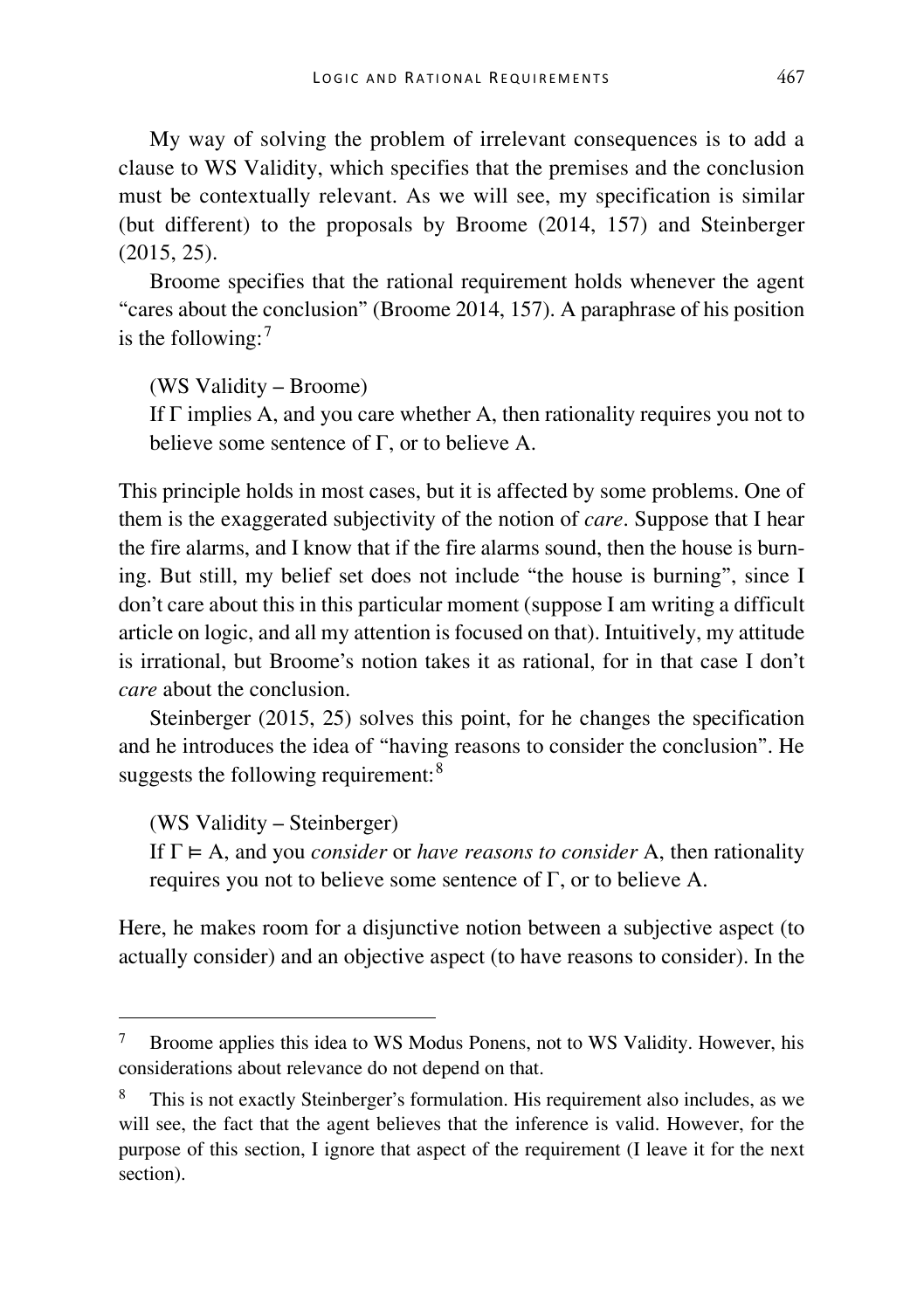previous example, the agent does not consider the conclusion, but clearly has reasons to consider it.

Anyway, Steinberger's proposal is still affected by a problem, which is the emphasis on the *conclusion*. This is unreasonable. Suppose that my belief set includes a remote and complicated inconsistent set. For example, I believe in the axioms of naïve set theory, which I learned at primary school. But in the context, the discussion is focused on something completely unrelated, say, the size of the countries. In that context, I consider the proposition "Spain is larger than France", though I reject it. To put it simpler, my belief set is *Naïve set theory*  $\cup$  {Spain is *not* larger than France}. According to Steinberger's notion, logical rationality does not permit me to be in that state, given that my remote inconsistent beliefs also imply "Spain is larger than France" (by Explosion).<sup>[9](#page-8-0)</sup> In other words, given that I believe the axioms of Naïve set theory (which is inconsistent), and I consider "Spain is larger than France", I must also believe that sentence. This is not completely unjustified (after all, logical rationality does not permit me to have inconsistent beliefs), but it is clearly inadequate if the *relevance* of logical requirements is taken into account. For the inconsistent set I remotely believe is absolutely irrelevant in the context.

My position makes a modification to solve this problem, where both premises and conclusion must be relevant in the context. In other words, I will adopt Steinberger's notion of relevance, but also extended for the premises:

(WS Validity + Relevance)

If  $\Gamma \models A$ , and  $\Gamma$  and A are relevant in the context, then rationality requires you not to believe some sentence of Γ, or to believe A.

Following Steinberger, I will define "relevance in the context" in the following disjunctive way:

<span id="page-8-0"></span><sup>&</sup>lt;sup>9</sup> As a referee observed, it is possible to avoid this problem by rejecting Explosion and adopting a paraconsistent logic. However, moving towards a paraconsistent logic such as *LP* or *FDE* has very strong consequences: it means rejecting the rational force of very intuitive rules such as disjunctive syllogism or modus ponens. I also think that my description of the situation is more accurate; the problem is not the background logic but the excessive demands of the ideal rational requirements.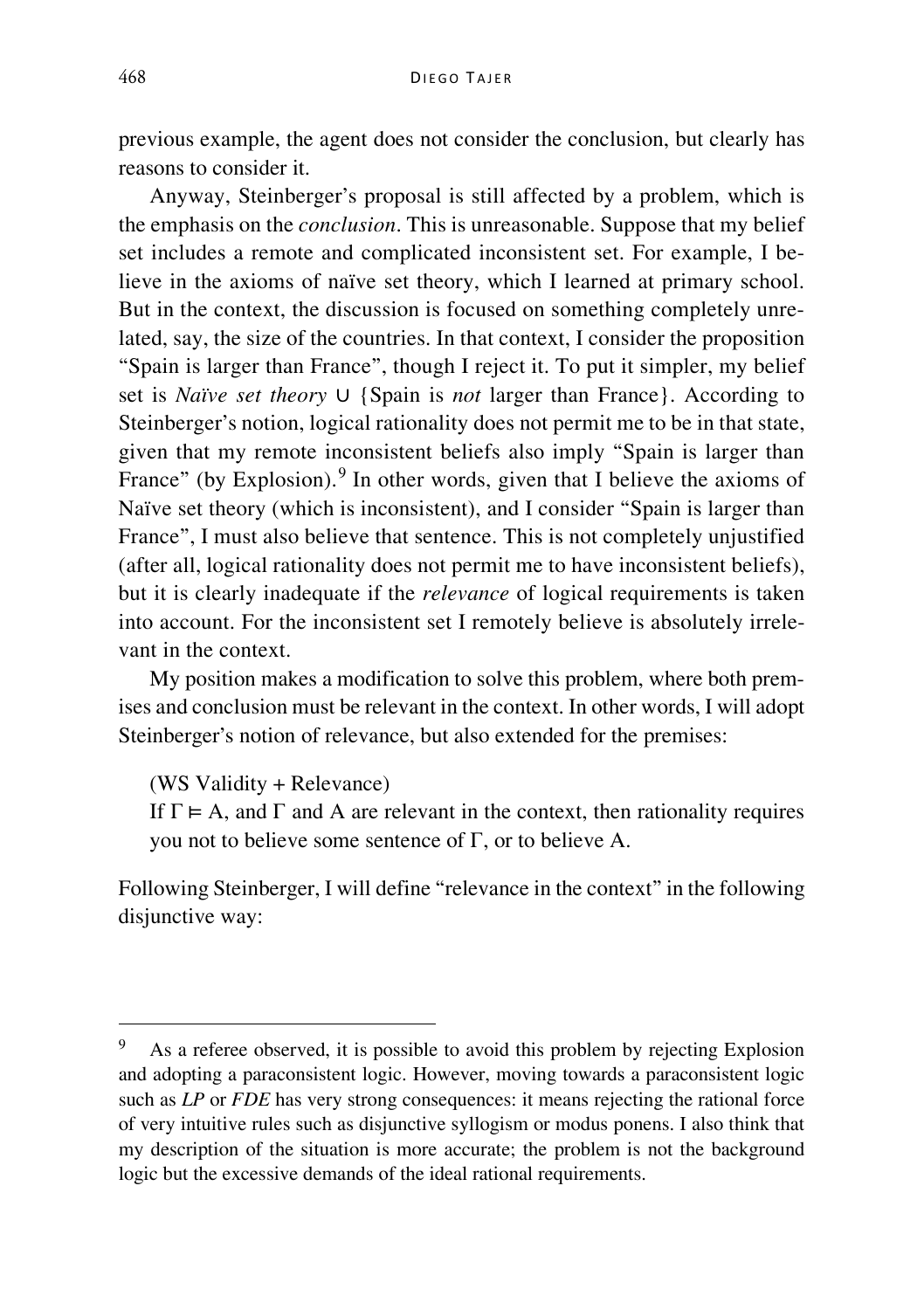(Relevance) In the context  $c$ , the sentence  $p$  is relevant for agent  $i$  iff  $i$  considers or has reasons to consider *p*. [10](#page-9-0)

In the fire alarms example, my beliefs are {the fire alarms are sounding; if the fire alarms sound, the house is burning}, and I have reasons to consider the belief {the house is burning}. Then, according to my criterion, the set of relevant propositions in the context is the union of these sets, say: {the fire alarms are sounding; if the fire alarms sound, the house is burning; the house is burning}. In this case I am violating WS Validity+Relevance: my belief set is not closed relatively to the set of relevant propositions.

Instead, in the case of naïve set theory as irrelevant belief, my belief set is *Naïve set theory*  $\cup$  {France is not larger than Spain}, and it complies with WS Validity+Relevance. For, even though "France is larger than Spain" is relevant and can be deduced from my belief set, it cannot be deduced from my set of *relevant* beliefs. It is worth mentioning that the axioms of naïve set theory are irrelevant in this context for, even though I believe them, I am not considering them and I don't have any reason to do it.

### *3.1. Relevance: a formal approach*

In what follows, I will formally develop the notion of relevance that I introduced in the last paragraph. In order to do it, I will use the concept of a consequence operator, which is widely used in non-classical logics and belief revision theories.<sup>[11](#page-9-1)</sup>

In the literature on belief revision, it is usual to presuppose that the belief set is closed under logical consequence. Formally, there is an operator *Cn* which takes a set of sentences and gives as output the set of its logical consequences. In other words,  $Cn(X) = \{A \mid X \in A\}$ . A consequence operator is *Tarskian* iff it satisfies these three conditions:

(Inclusion) If  $a \in X$ , then  $a \in Cn(X)$ 

<span id="page-9-0"></span><sup>&</sup>lt;sup>10</sup> The reader can notice that I introduced the notion of *relevance* in the requirement, and then I defined it. Strictly speaking, I could have introduced the defined notion from the beginning. I presented the requirement in this way for simplicity.

<span id="page-9-1"></span><sup>&</sup>lt;sup>11</sup> See Hansson (1999) for a complete introduction to belief revision theories, and Wójcicki (1988) for a classic monograph on consequence operators.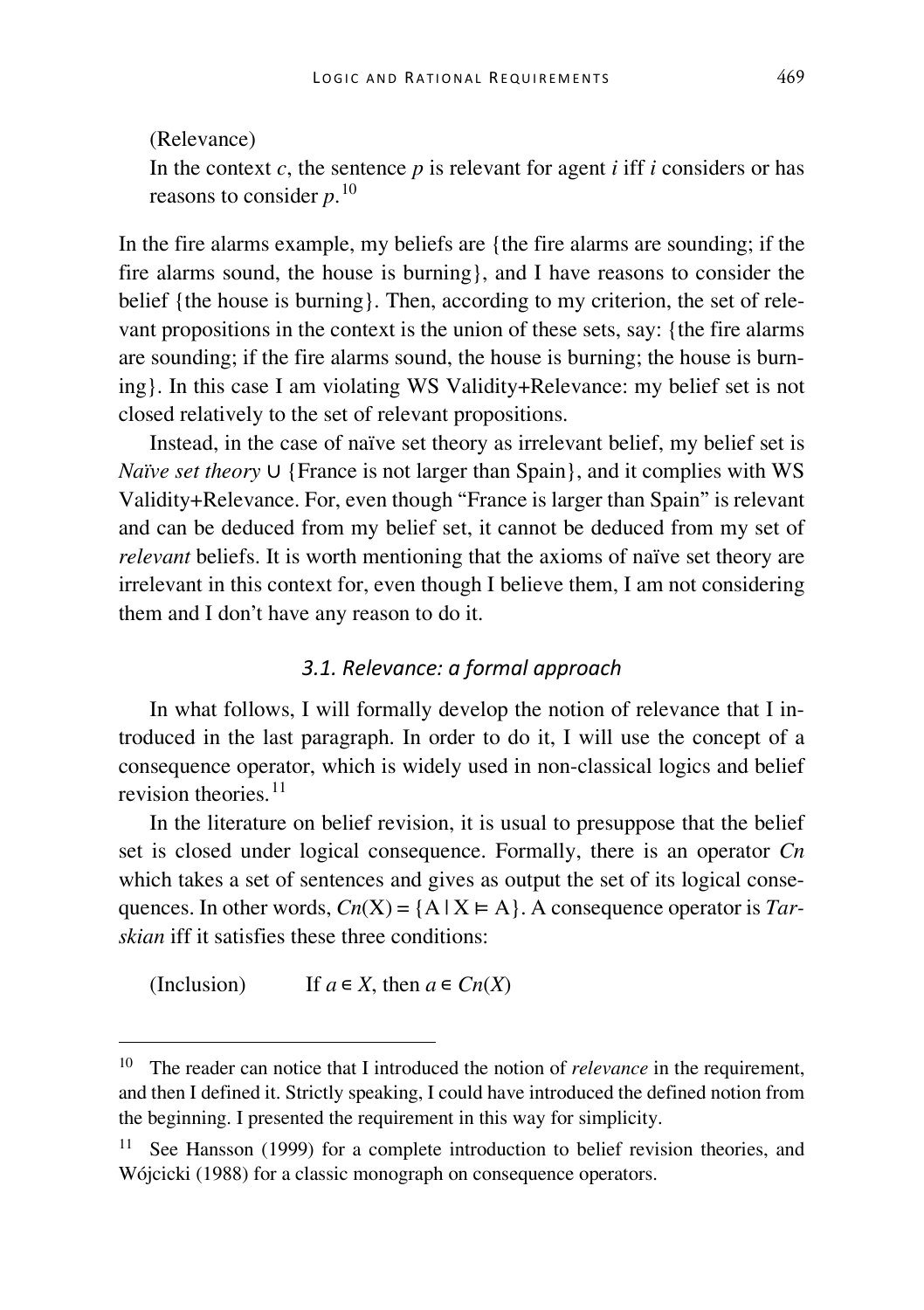$C_n(X) = C_n(C_n(X))$ (Monotony) If  $X \subseteq Y$ , then  $Cn(X) \subseteq Cn(Y)$ 

The most popular logics (classical, intuitionistic, relevant, etc.) can be represented with a Tarskian operator, for they are structural (i.e. they satisfy monotony, reflexivity and cut). Belief revision theories usually take the belief set *X*  to be closed under consequence, i.e.  $Cn(X) = X$ .

However, we have seen that it is exaggerated to ask a real individual to have a closed belief set. A non-closed belief set can be adequate, when the consequences of the beliefs which are not included in the set, or the sentences which work as premises, are irrelevant. Now I will try to give a formal characterization of these conceptual aspects of relevance.

## *Relative closure*

In order to formally characterize the notion of relevance, I have to start from the definition of a *context*. As I said before, the evaluation of a belief set takes place in a context. The set  $\Delta$  of relevant propositions is the set of propositions which the agent considers or has reasons to consider in a particular context.

By now, the only restriction on  $\Delta$  is the following:

(Closure under negation) If  $A \in \Lambda$ , then  $\neg A \in \Lambda$ 

This cannot be so problematic. If a sentence is relevant in a context, its nega-tion must also be relevant.<sup>[12](#page-10-0)</sup> In general we will make a simplification to avoid  $\Delta$  being necessarily infinite: we will allow the cancellation of double negations. So, if A and  $\neg$ A belong to  $\Delta$ , then  $\neg\neg$ A may not be in  $\Delta$ .<sup>[13](#page-10-1)</sup> We will use the symbol  $\pm$  to simplify, where  $\pm\Gamma = \Gamma \cup {\neg \gamma \mid \gamma \in \Gamma}$ .

<span id="page-10-0"></span><sup>&</sup>lt;sup>12</sup> This condition is similar to the closure under negation in judgement aggregation. See List (2012) for an introduction to this area of research.

<span id="page-10-1"></span><sup>13</sup> This property is adequate in cases where A is equivalent to  $\neg\neg A$ , such as classical logic, K3, LP, FDE, etc. It may be not entirely adequate for intuitionistic logicians, for they do not regard A and  $\neg A$  as equivalent. However, this simplification may be dropped for philosophical reasons and all the essential features of the proposal would remain the same.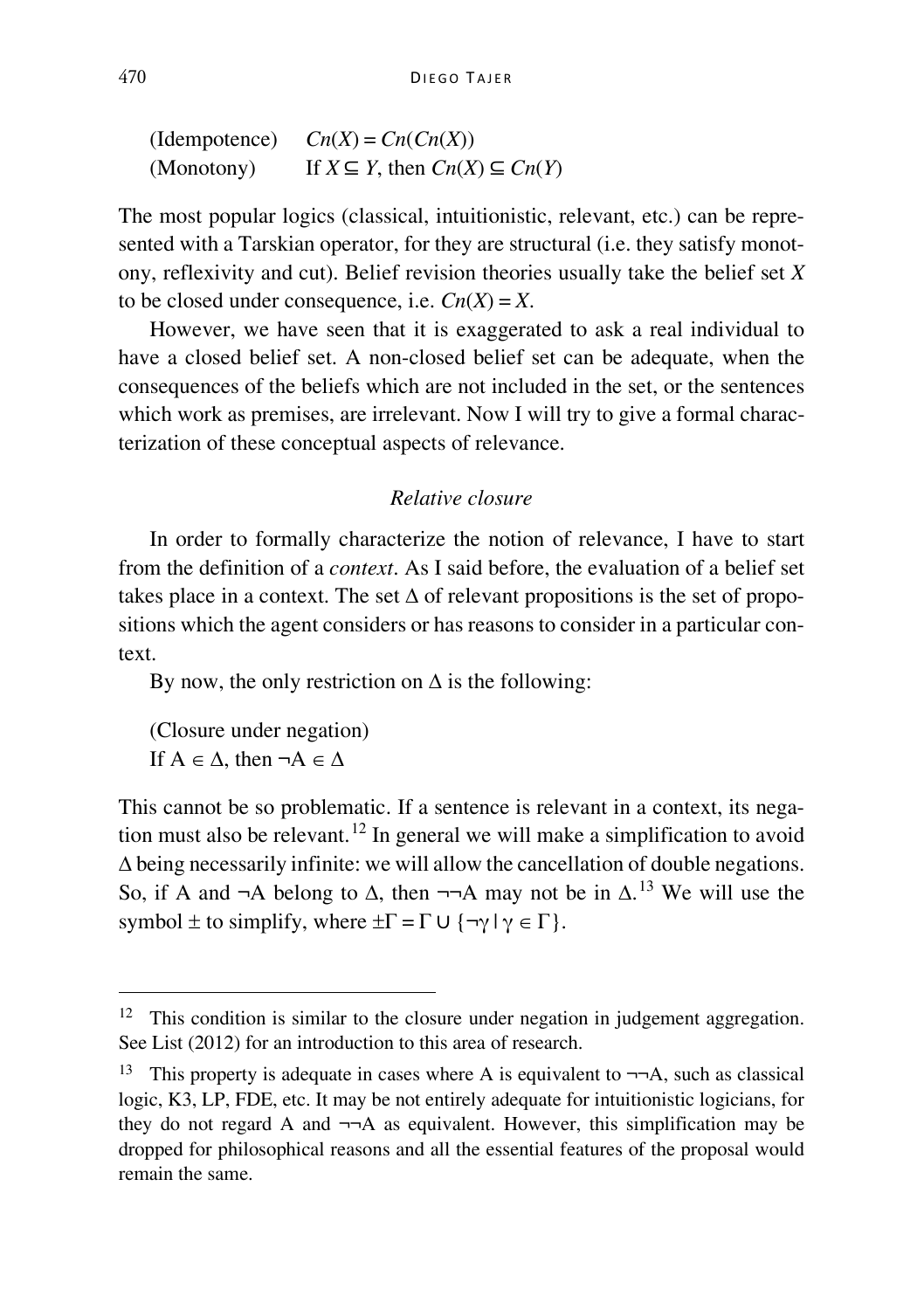Another restriction over the contexts that could be adopted is taking every set Δ to be closed under subformulas:

(Closure under subformulas)

If  $A \in \Delta$ , and B is a subformula of A, then  $B \in \Delta$ .

This is fairly intuitive too. If "it rains and it is Wednesday" is relevant, then "it rains" and "it is Wednesday" are relevant. The same should apply to the other connectives.

I will use a notion from belief revision theory (see Hansson 1999, 32), which is the concept of relative closure. A set  $\Gamma$  is closed relative to  $\Delta$  iff  $\Gamma$ contains all the consequences of  $\Gamma$  that also belong to  $\Delta$ . Formally:

(Relative closure) A set X is closed relative to a set  $\triangle$  iff  $Cn(X) \cap \triangle \subseteq X$ .

For example, the set  $\{p\}$  is not logically closed relative to  $\{p, q, q \rightarrow p\}$ , for  ${p}$  does not include the sentence  $q \rightarrow p$ , which can be inferred from  ${p}$ . Instead, the set  $\{p\}$  is closed relative to  $\{p, q, q \lor r\}$ , for  $\{p\}$  includes all the consequences of  $\{p\}$  that are included in  $\{p, q, q \vee r\}$  (i.e it includes itself).

Let's see how this concept can be applied to more concrete cases. Suppose that the context in question is a football match, and the agent has the following belief set:

 $\Gamma = \{$ Messi will score a goal:

If Messi scores a goal, Barcelona will win}

In the context *c* of a football match (and of course, with a considerable amount of simplification), suppose that the set of relevant propositions is the following:

 $\Delta = \pm$ {Messi will score a goal; If Messi scores a goal, Barcelona will win; Barcelona will win; Neymar is playing with number 5}

Here, the belief set Γ has a clear shortcoming: it includes a set of beliefs which are relevant in the context, but it does not include one relevant consequence of these beliefs ("Barcelona will win"). Formally we can say that the set  $\Gamma$  of the example is not closed relative to  $\Delta$ .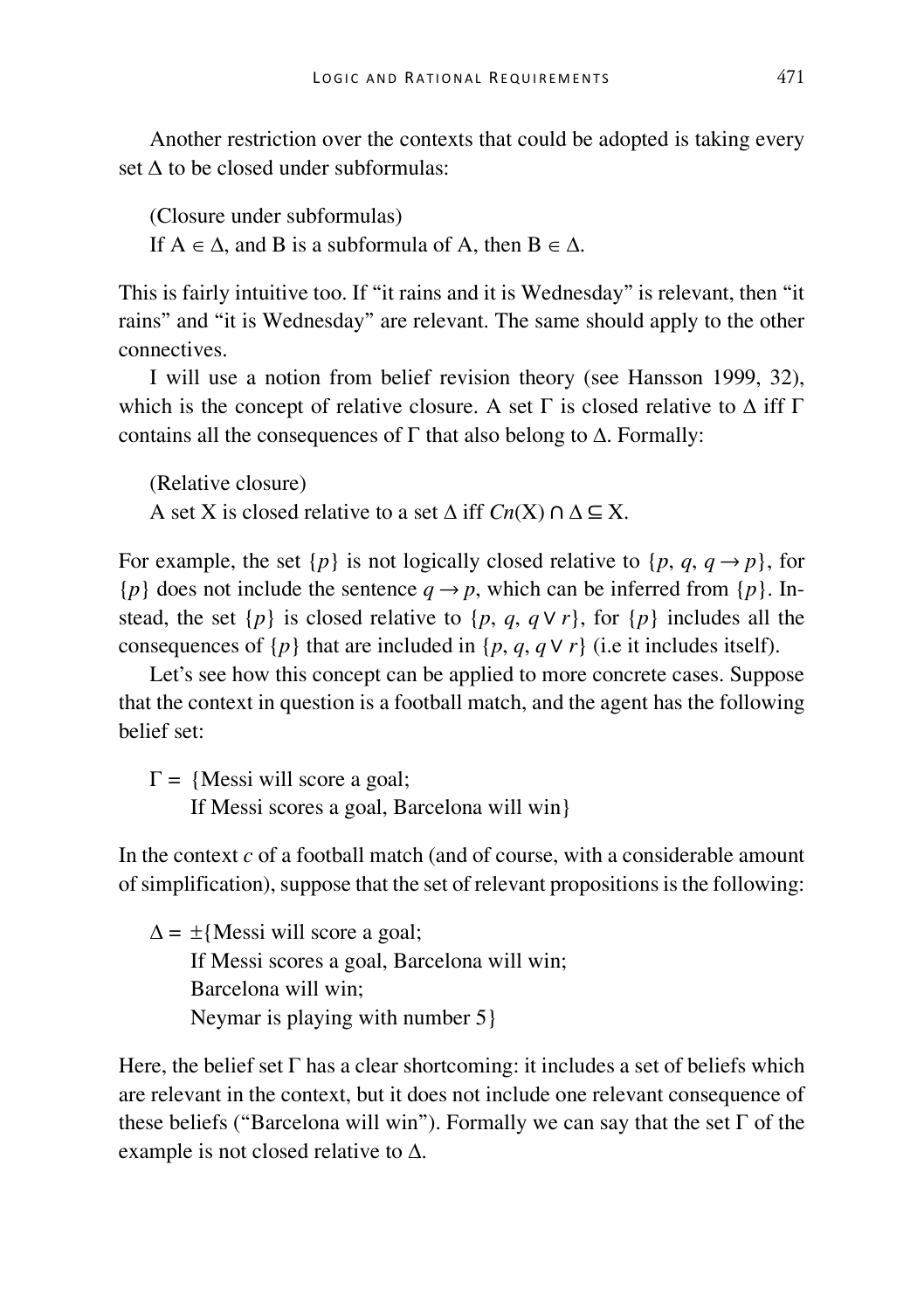Let's compare  $\Gamma$  with the following set:

 $\Gamma^* = \{$ Messi will score a goal; If Messi scores a goal, Barcelona will win; Barcelona will win}

This new set, unlike  $\Gamma$ , is closed relative to  $\Delta$ . The same would happen to the following set:

 $\Gamma^{**} = \{$ Messi will score a goal $\}$ 

Even though  $\Gamma^{**}$  includes fewer elements than  $\Gamma$ , it is closed relative to  $\Delta$ . This shows that the way of reaching a closed belief set is not necessarily to accumulate beliefs, but also to abandon beliefs when it is necessary.[14](#page-12-0)

### *Weak relative closure*

The notion of relative closure is much more realistic than the ideal notion of closure. However, it still has a shortcoming (that we mentioned in the previous part, from a conceptual point of view). Suppose that our belief set is inconsistent with respect to a completely irrelevant topic. Just to follow with the previous example, take the set of relevant propositions as  $\Delta$ , but now the belief set is:

 $Γ' = Naïve set Theory \cup \{Message will score a goal\}$ 

Intuitively, this set should be taken as contextually adequate. Even though it includes an inconsistent belief, the inconsistency is not relevant in the context (since we are not considering it, and we have no reasons to do it in the context). With respect to the relevant propositions,  $\Gamma'$  is actually closed.

However, following the previous definition of a relatively closed set, the set  $\Gamma'$  is not closed relative to  $\Delta$ , for "Neymar plays with the number 5" (and any other sentence in  $\Delta$ ) can be inferred from Γ' by Explosion; but Γ' does not contain that sentence. A way of solving this problem is to adopt a weaker notion of relative closure:[15](#page-12-1)

<span id="page-12-0"></span><sup>&</sup>lt;sup>14</sup> The concept of relative closure, like the concept of closure, is synchronic. In other words, it does not guide the processes, but it evaluates states.

<span id="page-12-1"></span><sup>&</sup>lt;sup>15</sup> It is worth mentioning that there are many ways of solving this problem. Restall  $\&$ Slaney (1995) use a background paraconsistent logic, so that an inconsistent belief does not make the set trivial. However, this proposal pays high costs: the paraconsistent logic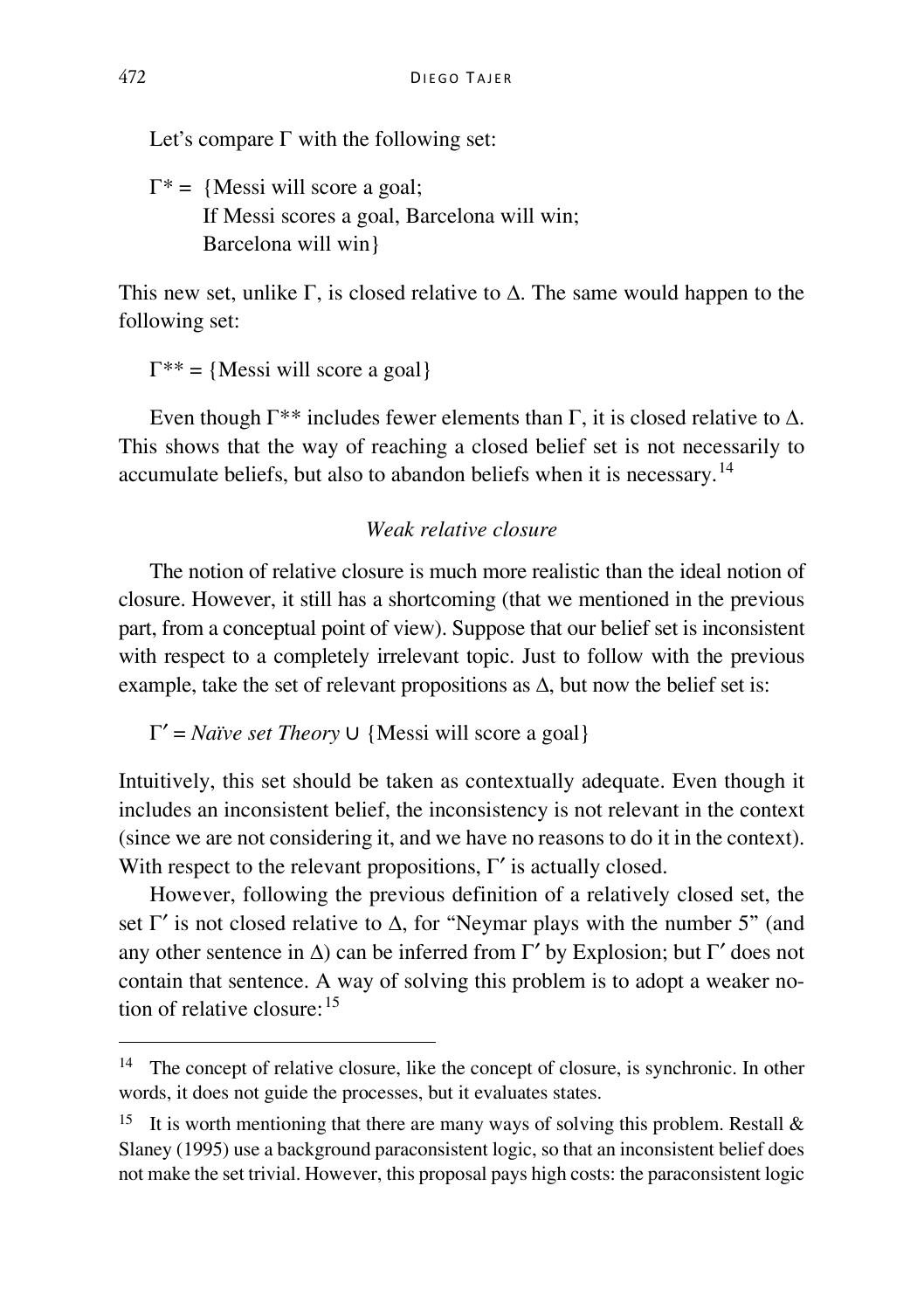(Weak relative closure) A set X is weakly closed relative to a set  $\Delta$  iff  $C_n(X \cap \Delta) \cap \Delta \subseteq X$ .

Indeed, the set Γ' is not closed relative to  $\Delta$ , but it is weakly closed relative to  $\Delta$ . For even though Γ' does not include all the relevant consequences of its members, it does contain all the relevant consequences of its *relevant* members. This notion of closure is stronger than the previous one, and allows us to formally define a rational requirement which pays attention to the contextual relevance. Indeed, we can translate WS Validity+Relevance as the following requirement:

(WS Validity+Relevance – Formal)

Rationality requires your belief set to be contextually adequate; i.e. when the contextually relevant propositions are  $\Delta$ , your belief set X must be such that  $Cn(X \cap \Delta) \cap \Delta \subseteq X$ .

This requirement asks the set to include the relevant consequences of those propositions that were initially relevant. This avoids the intermission of irrelevant beliefs that might imply other relevant propositions. In a nutshell, I argued that introducing the notion of weak relative closure in the logical rational requirement can respond adequately to Harman's objection.

## **4. Excessive demands**

#### *4.1. The objection and the first answers*

The second important objection against WS Validity was also expressed by Harman (1986, 17):

#### (Excessive demands)

-

It is rational to ignore the least obvious consequences of our beliefs. For example, one can believe the Peano axioms and not believe some of its consequences, without being irrational.

This objection has received many answers.

they use (*FDE*) does not admit Modus Ponens, so the demands over the agents are considerably low.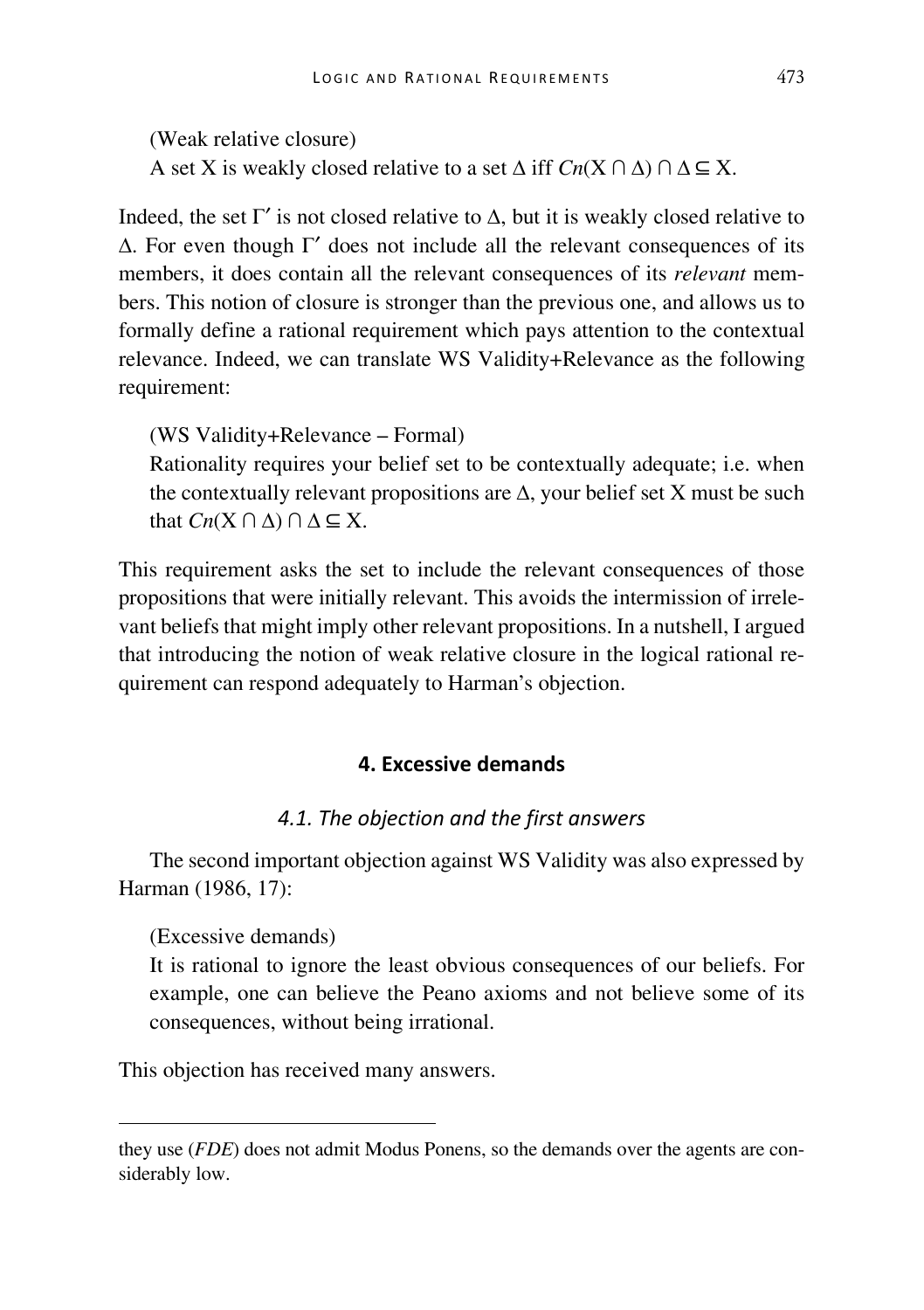The first answer, and probably the least interesting one, just denies the problem. According to this view, if we assign a belief set to an agent, and we represent the set as a set of possible worlds, logical closure will follow. This answer was formulated by Stalnaker (1987), though it is not particularly strong. In theories of rationality, idealizations are frequent. However, this does not mean that we do idealize at this point when we attribute beliefs. If that were the case, we would not understand how can someone ignore the consequences of her beliefs.

The second answer to Excessive Demands admits that sometimes we do not comply with logical closure. But it claims that logical rationality is an *ideal*  condition, and as such, there is always some level of irrationality if you believe the Peano axioms but you ignore some of their consequences. This is, for example, Broome's first position (1999), and one of the proposals of MacFarlane  $(2004)$ .

It is convenient at this point to introduce the important distinction between *ideal rationality* and *applied rationality*. [16](#page-14-0) *Ideal* rationality is a set of requirements that can be used as a point of reference, or regulative ideal, for dealing with our beliefs or evaluating the beliefs of the others. According to this kind of rationality, the objection of excessive demands does not apply, since even when no agent can comply perfectly with the closure requirement, one can evaluate how close is her belief-set to the ideal. Every agent should, in any case, take logical closure as a point of reference.

On the other hand, *applied* rationality is a set of requirements that we use ordinarily to evaluate real agents and classify them as rational or irrational. Undoubtedly, logical closure is too demanding in this respect, for we do not classify an agent as irrational when she ignores the last consequences of her beliefs. It shall be clear that, in this paper, I am looking for a requirement of *applied* rationality. Therefore, this second answer to the problem of excessive demands is not useful for my purpose.

#### *4.2. Epistemic variations*

A common response to the problem of excessive demands, which was anticipated by Harman (1986, 17) and suggested by Field (2009, 253) and Steinberger (2015, 25), holds that logical rational requirements apply just in cases

<span id="page-14-0"></span> <sup>16</sup> See Smithies (2015) for a defense of the distinction between ideal and applied rationality, or between "ordinary standards" and "ideal standards" for rationality.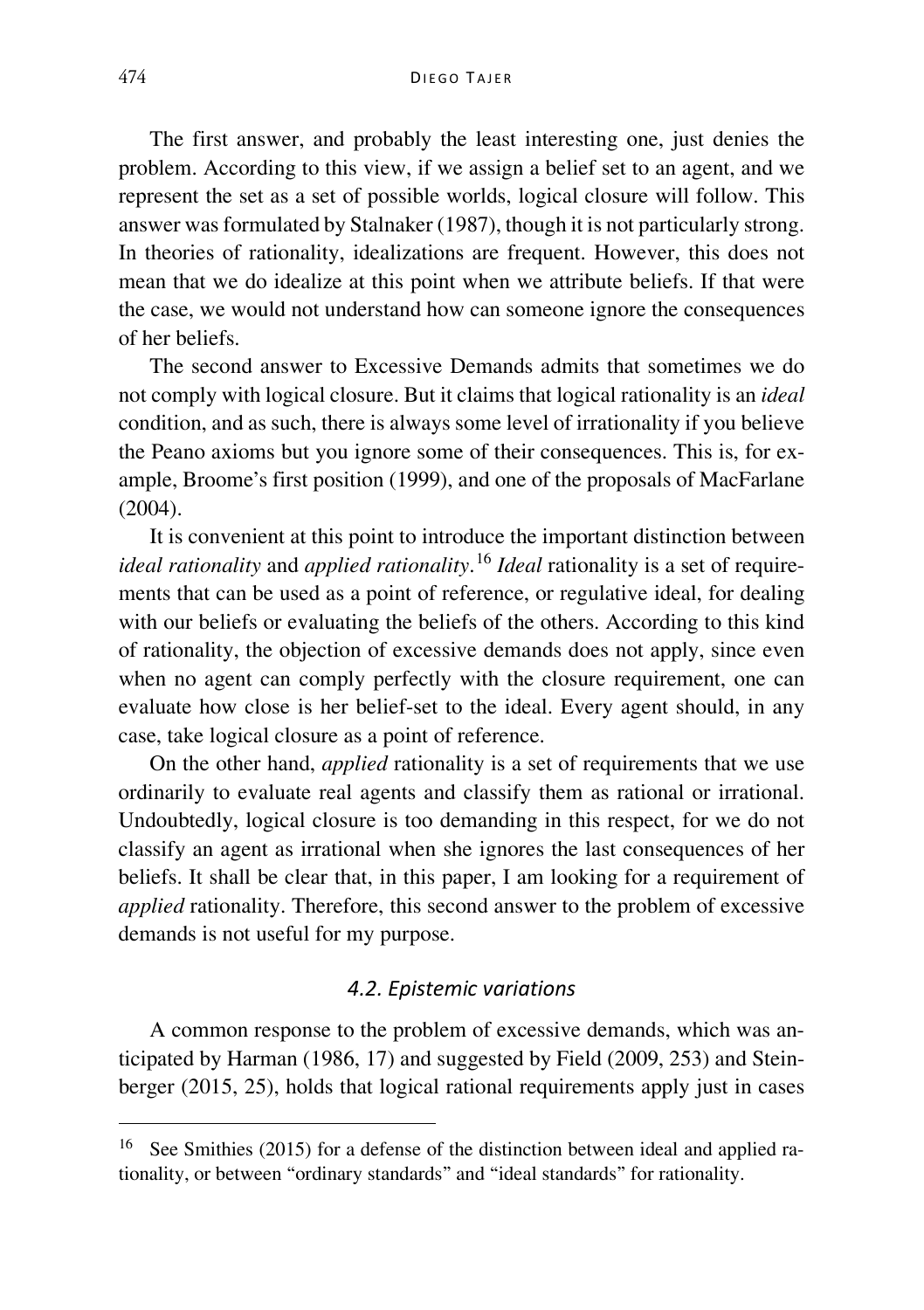in which the agent *recognizes*<sup>[17](#page-15-0)</sup> that the premises logically imply the conclusion. In other words, their proposal is to replace WS Validity by the following requirement (the considerations about relevance that were introduced in the previous section will be ignored by now):

(Recognized WS Validity) If you *recognize* that  $\Gamma \models A$ , then rationality requires you not to believe some sentences of Γ or to believe A.

This epistemic variation of WS Validity has, nevertheless, a clear shortcoming. There are some *obvious* cases of validity, which must have rational force even when one does not recognize them. In other words, it seems that, even though not closing your belief set under *recognized* consequences is wrong, it is also wrong not to believe some simple consequences of your beliefs. In what follows, I will present some variations of the requirement that are immune to this objection.

### *4.3. Objective and inferential scales*

Adopting epistemic variations is not the only way of restricting the range of application of rational requirements to a subset of valid inferences. It is possible to develop more objective restrictions, based on the level of difficulty. If this strategy is adopted, the subset of inferences with normative force will not be the *recognized* inferences, but the *simple* inferences, according to a certain scale. The idea is that the agent must have her belief set closed under some simple inferences, but not necessarily under more complex inferences.

A usual strategy for restricting the requirements to "simple" cases of validity is to consider that the complexity of an inference can be measured by the *number of steps* that you need to prove its validity (i.e. the *length* of its shortest proof). Some authors, such as Field (2009), D'Agostino & Floridi (2009) and Jago (2009) have proposed ideas of this kind.<sup>[18](#page-15-1)</sup> In this case, rationality could

<span id="page-15-0"></span><sup>&</sup>lt;sup>17</sup> It is hard to mention all the subtleties of each position. Strictly speaking, the word "recognize" comes from Harman. Field uses "realizes" and Steinberger "believes".

<span id="page-15-1"></span><sup>&</sup>lt;sup>18</sup> Actually, Field is the only one who appeals to inferential measures for logical rational requirements. D'Agostino & Floridi, and also Jago, just try to establish a reasonable measure of the complexity of an inference.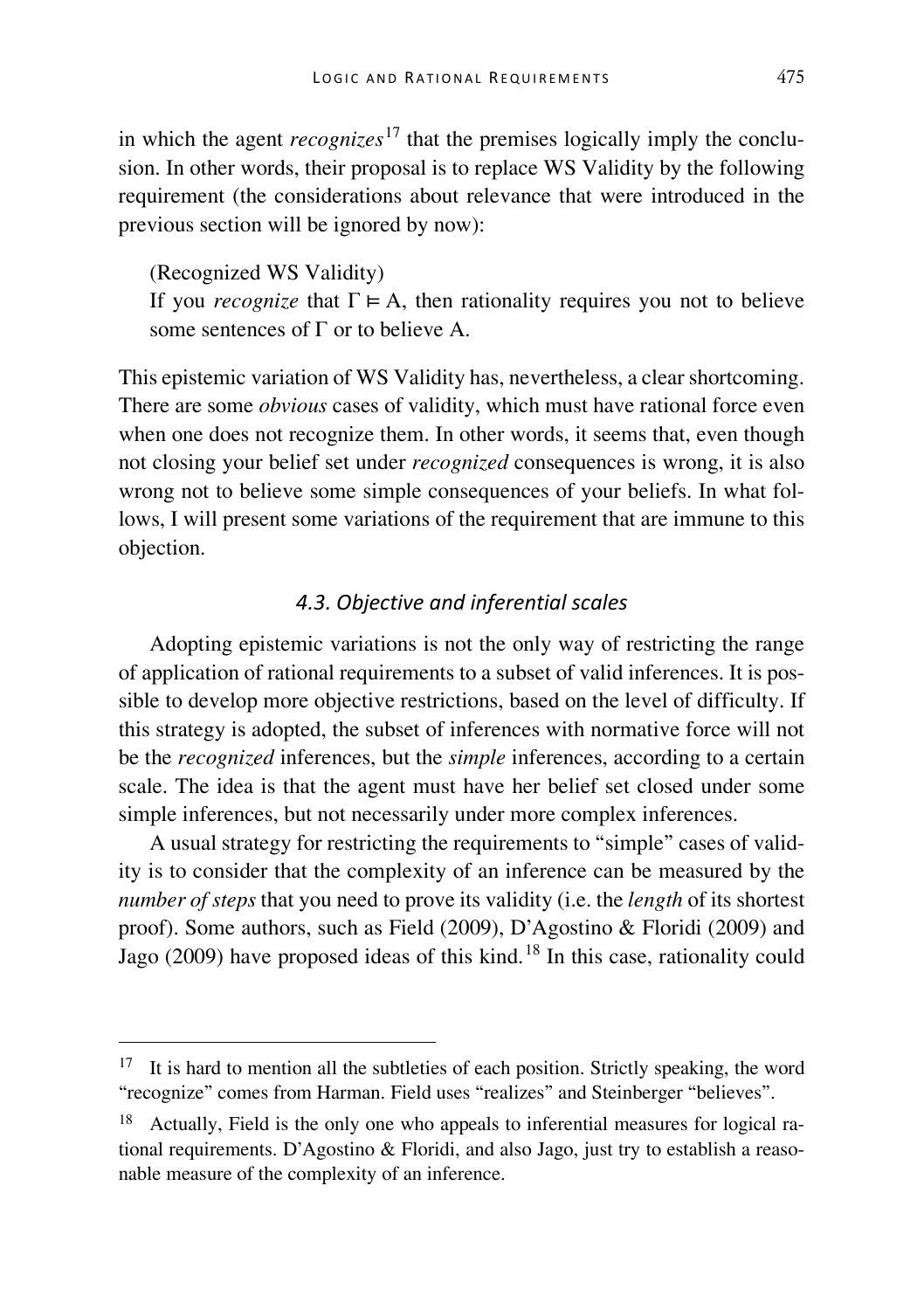require that the agents believe what can be derived from their beliefs in a certain (small) number of applications of rules:

(WS Validity – Proof-length criterion)

If  $\Gamma \models A$  can be proved in at most *k* applications of rules, then rationality requires you not to believe some sentence of  $\Gamma$ , or to believe A.

The proof-length criterion is initially plausible (in fact, I will apply a similar one). However, it faces several objections. The first one was observed by Field (2009, 260): there is no way of complying with this requirement without having a logically closed belief set. For, imagine a set which is closed under *one*  application of rules. Could it be non-closed under *two* applications? Certainly not; if the first thing happens, every number of steps can be reached one by one.

Anyway, we may focus on what does the requirement ask in each case. And effectively, with respect to certain initial non-closed set, this requirement can point out which beliefs are we to blame for not adopting. For example, if you believe just *p* and  $p \rightarrow q$ , you can be blamed for not believing  $q$ , <sup>[19](#page-16-0)</sup> but you cannot be blamed for not believing  $\neg\neg\neg(\neg q \lor \neg (r \lor q))$ .

However, even though this variation is promising, there is another important and not so commonly observed problem: the number of applications of rules is not a correct measure of the complexity of an inference. In fact, suppose that an agent has the beliefs *p1*, …, *p120*. Intuitively, it is easy for the agent to infer  $p_1 \wedge \ldots \wedge p_{120}$ . However, this involves 120 applications of rules. Now, suppose that the agent believes in the two axioms of Naïve set theory. It is possible to prove a contradiction from them in a few steps, but it is not an easy proof (the intelligence of Russell was needed to find the proof). According to the inferential approach, finding a contradiction in Naïve set theory is much easier than introducing 100 conjunctions. In this sense, the inferential criterion

<span id="page-16-0"></span><sup>&</sup>lt;sup>19</sup> I am using an *explicit* notion of belief: a type of belief that, when you have it, you know that you have it. Using an implicit notion of belief may be useful for other discussions, but it would obscure this particular discussion. For, according to the usual concept of "implicit belief", we implicitly believe the obvious consequences of our beliefs; in this way, a considerable part of the problem of deductive closure would be automatically (and artificially) solved. I find much more illuminating to *explain* (rather than to rule out) the failure of deductive closure; that's why my notion of belief is explicit.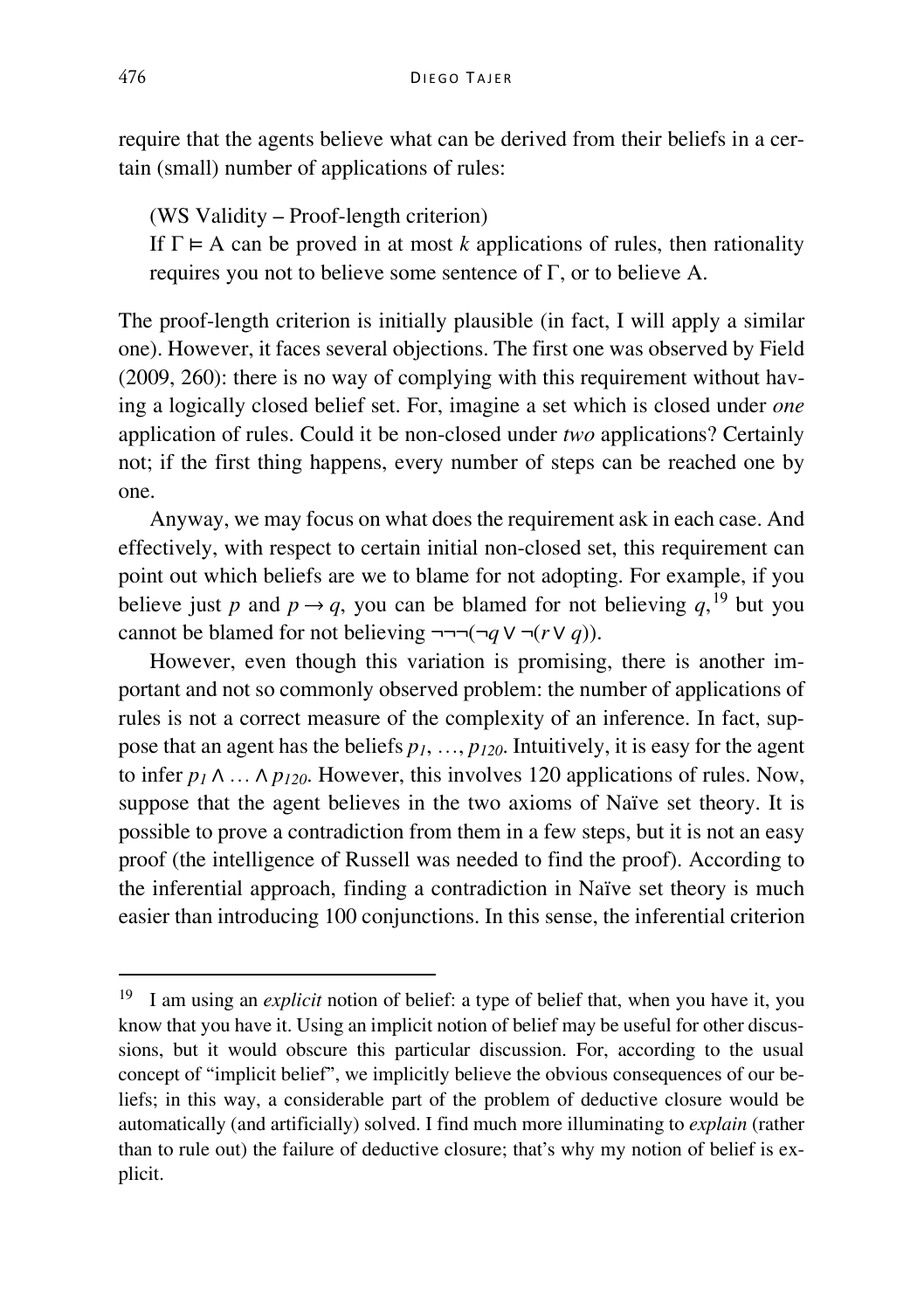assigns difficulty to simple inferences, and takes some difficult inferences as easy. Therefore, an inferential criterion cannot establish a good measure of complexity.

It is tempting to adopt a more skeptical position in this debate, and to claim that the task of finding a scale of inferential difficulty is impossible. This reaction is somewhat justified. Harman (1986, 3) draws a distinction between inference and reasoning. Logical *inferences* are cases in which an agent arrives to a conclusion from certain premises, by using a set of rules. Instead, in a process of *reasoning* an agent arrives to a conclusion from certain premises by different informal methods, such as mental maps, rational intuition, suppositions, implicit "logical rules", etc. Logical inferences, given their precision, are measurable, and therefore can be ordered by complexity. But pieces of reasoning are not so precise.

Anyway, there is no strong reason to embrace skepticism at this point. Even though reasoning does not psychologically work as a logical apparatus, there are certain similarities. There are clear cases of simple or complex beliefs that are classified as such by both perspectives (logical and psychological). So, even if there are many functional differences, the level of "intuitive" difficulty of an inference hopefully may be formally captured, as well.

My proposal in the next paragraph will take some elements from the prooflength approach. I will develop a formal theory which can be used as a measure of complexity. Unlike the inferential approach, which establishes a total order, my proposal will establish a partial order, where some inferences are necessarily more difficult than others.

### *4.4. From recognized to recognizable*

Conceptually, the restriction I will adopt has an element of subjectivity, but not as strong as in Recognized Validity. It is clear that, for each agent, some cases of logical consequence are *recognizable* and some are not. What is recognizable for each agent depends on her inferential capacity.[20](#page-17-0) This allows to restrict the requirement in the following way:

<span id="page-17-0"></span> <sup>20</sup> Anyway, the two axioms of recognizability I introduce later are compatible with an objective interpretation of the criterion, where every agent could recognize the same set of inferences.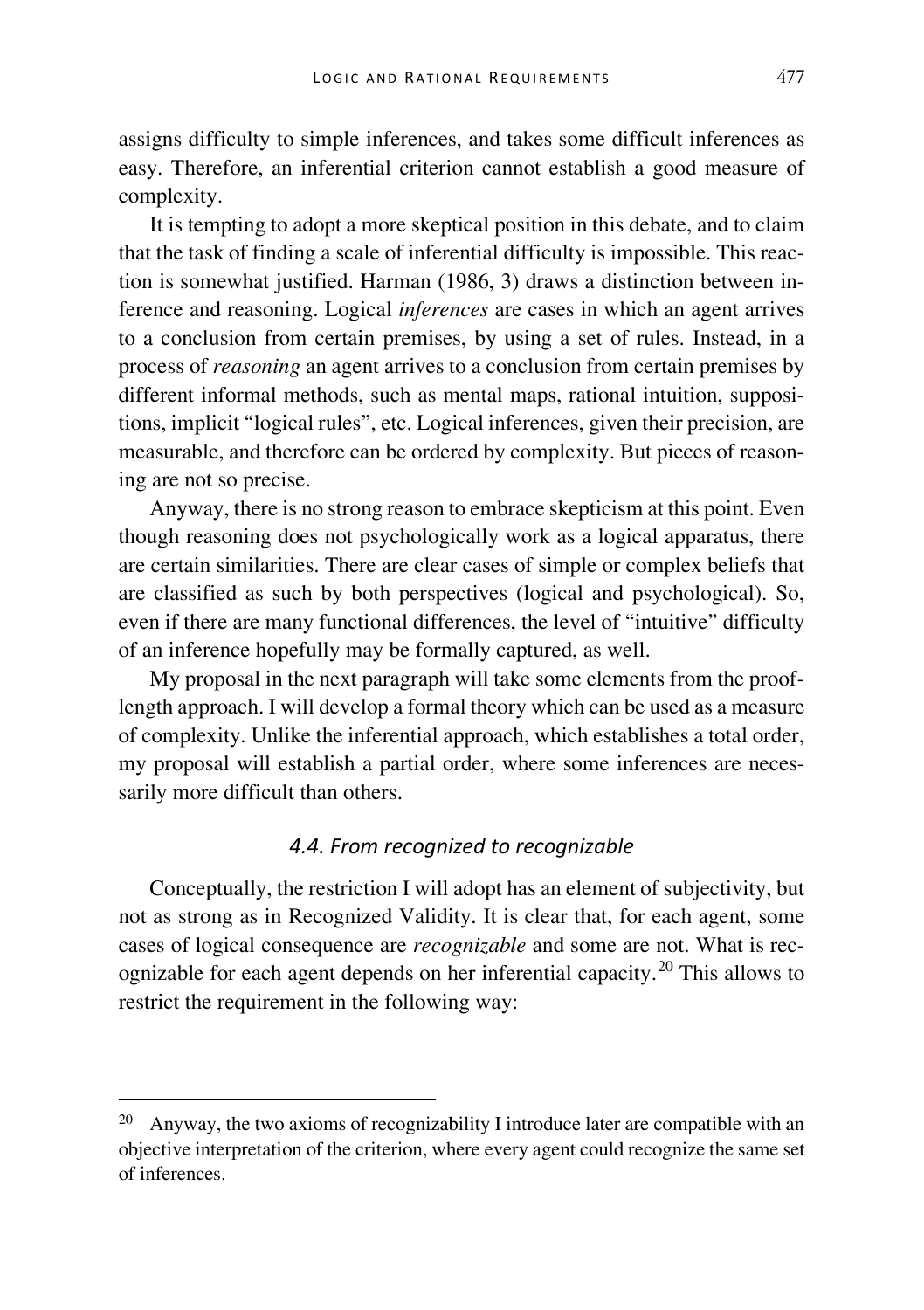(Recogniz*able* WS Validity)

If you *could* recognize that  $\Gamma \models A$ , then rationality requires you not to believe some sentence of Γ or to believe A.

It is important to remark that my proposal is potential. This means that the agent is not limited by the inferences she actually recognizes, but by the inferences she *could* recognize. The modal element depends on the inferential capacity of the agent. In this sense, logic has a rational force over the agent no matter the actual logical knowledge she has; the only thing that matters is the knowledge she *could* have. Admittedly, potential notions such as "could know" are not completely clear. However, they describe the rational requirements in a much more accurate way. In ordinary talk, we usually appeal to *abilities*: for example, someone is responsible for not avoiding the death of another person whenever she had the *ability* or the *possibility* to save the other person. The same applies to logical rational requirements: if you are able to realize that A implies B, you can be criticized for believing A and not believing B; but you cannot be criticized for believing the Peano Axioms and ignoring whether the Goldbach conjecture is true or false. What does "ability" precisely mean is still an ongoing debate in philosophy, and is far from the scope of this paper. In what follows, I will provide some axioms which, at least for the cases of logical recognizability, help to make the notion more precise.

Now I will introduce some precisions on the notion of recognizability. In the last section I rejected the proof-length approach, for it doesn't give a correct analysis of the difficulty of inferences. My proposal is based on two conditions that every set of recognizable inferences should satisfy:

(Set of recognizable inferences)

Let  $R_i$  be the set of recognizable inferences for an agent *i*.  $R_i$  should satisfy the following two properties:

(Reflexivity) If  $A \in \Gamma$ , then  $(\Gamma \models A) \in R_i$ .

(Order) If every proof of  $\Gamma \models A$  includes a proof of  $\Gamma \models B$ , then:  $(\Gamma \vDash A) \in R_i$  only if  $(\Gamma \vDash B) \in R_i$ .

This definition establishes that if you can recognize that *p*,  $q, r \models (p \land q) \land r$ , then you can also recognize that  $p, q, r \models (p \land q)$ . For, in order to prove the first case of validity, you must be able to prove the second one. But it does not establish any previous relation between "incomparable" inferences: for example, between the inference from  $p_1$ ,  $p_2$ , ...,  $p_{100}$  to  $p_1 \wedge p_2$ , ...  $\wedge p_{100}$  and the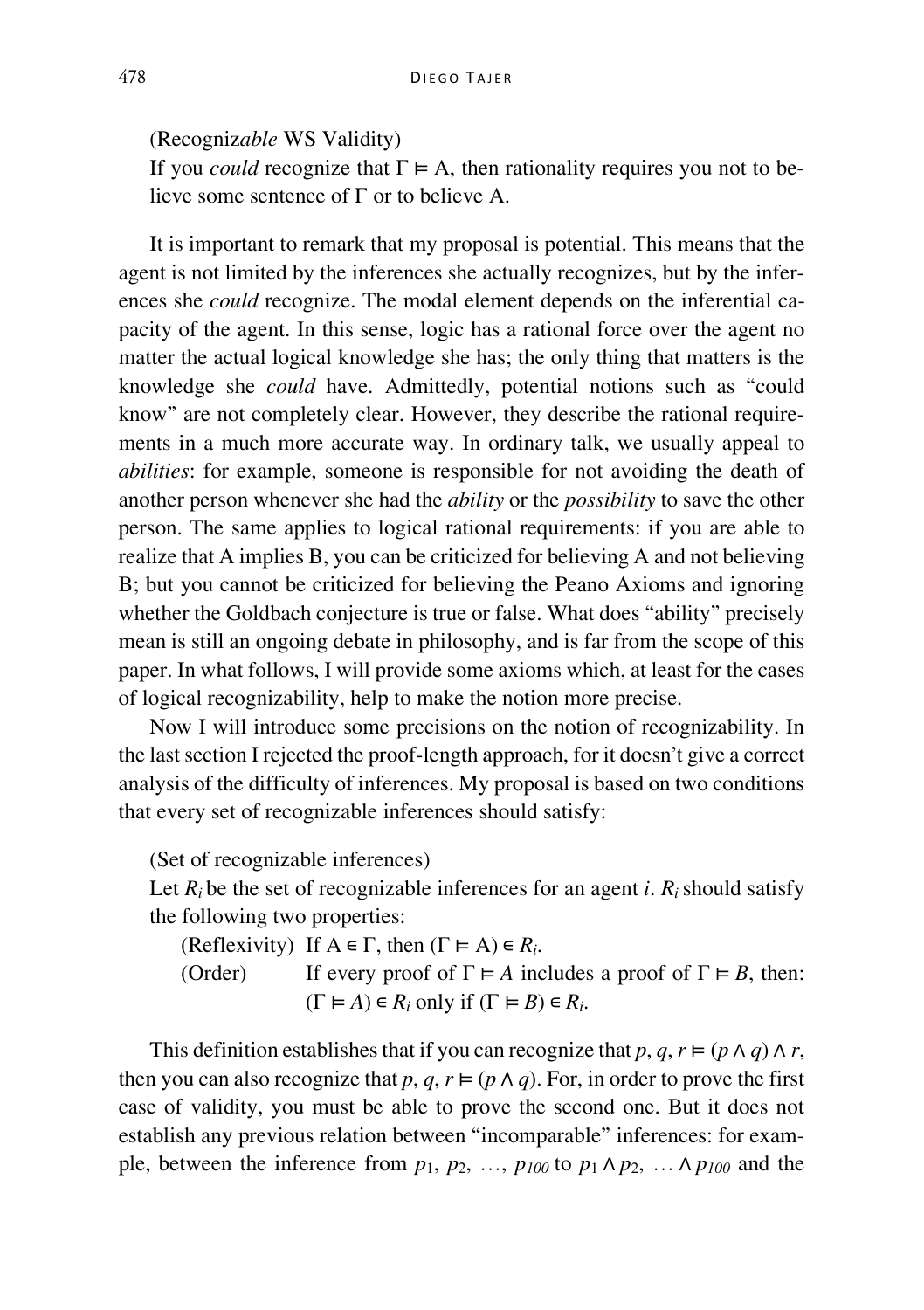inference from Naïve Set theory to absurdity, even though the latter inference is shorter than the former. In this way, it avoids the objection I presented against the proof-length approach.

An anonymous referee observed that this criterion is still arbitrary, since there is no principled way of establishing the set of recognizable inferences for an agent. Admittedly, my criterion has some degree of arbitrariness; but it is still better than the proof-length perspective, for it does not suppose that every agent has a numerical limit  $k$  (a very unrealistic assumption). The set of recognizable inferences depends on each agent; the two axioms I provided give some restrictions on the structure of this set. Unlike the proof-length approach, my two axioms are intuitive and realistic. They are still too weak to determine *a priori* what an agent can recognize. But this is not necessarily a problem. The recognizability set can be thought as analogous to a possible world: there is no logical way of determining *a priori* what is true in a possible world, but there are some structural restrictions that every possible world satisfies.

In order to make Order more precise, it is necessary to specify some proof method. As I claimed above, no proof-theoretical apparatus "corresponds" perfectly to natural language reasoning. The discussion about which proof system is more similar to natural language reasoning is too complex to be covered here, so my proposal will take a simple proof method, with fairly intuitive rules. I will use a simple *tableaux* system, [21](#page-19-0) although it is important to remark that the schematic definition of Proof-inclusion is suited for other calculi as well, such as *sequent calculus*. A *tableaux* is a tree which represents an argument *ad absurdum*. In the first step we enumerate the premises and deny the conclusion, i.e. we start the tree in the following way:

Premise 1 … Premise *n* ¬Conclusion

Then, by valid transformation rules, we try to reach a contradiction. An application of a rule may extend a branch or open two new branches (for example, if  $A \vee B$  is in the three, there will be a branch with A, and another branch with B). When a branch includes A and  $\neg$ A for one formula A, we say that the branch is closed, and we put the symbol "X". The formulae in

<span id="page-19-0"></span> <sup>21</sup> See D'Agostino et al. (1998) for a detailed presentation of *tableaux* systems.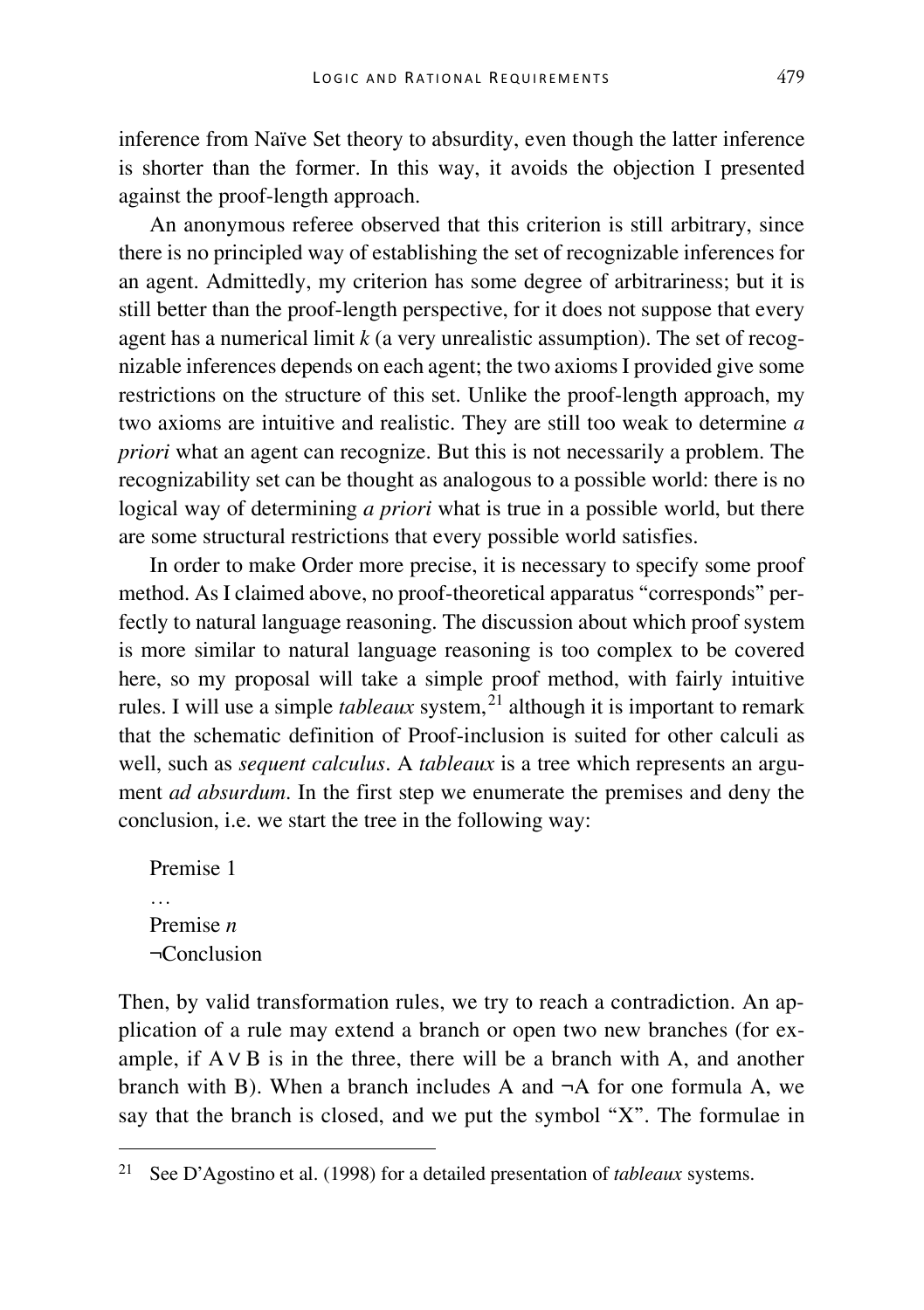each branch are *nodes*. The *length* of a proof is the number of nodes in it, without counting the nodes that express the premises and the initial hypothesis *ad absurdum*. [22](#page-20-0)

The tableaux system for classical logic has the following rules. Each rule "decomposes" a formula, and reduces it to formulae with fewer symbols:



In propositional logic, one must decompose each formula which appears in a branch at most once. Put otherwise, once a rule *R* is applied for *A*, you

<span id="page-20-0"></span> <sup>22</sup> This measure of proofs is developed *ad hoc* for treating the problem we are discussing.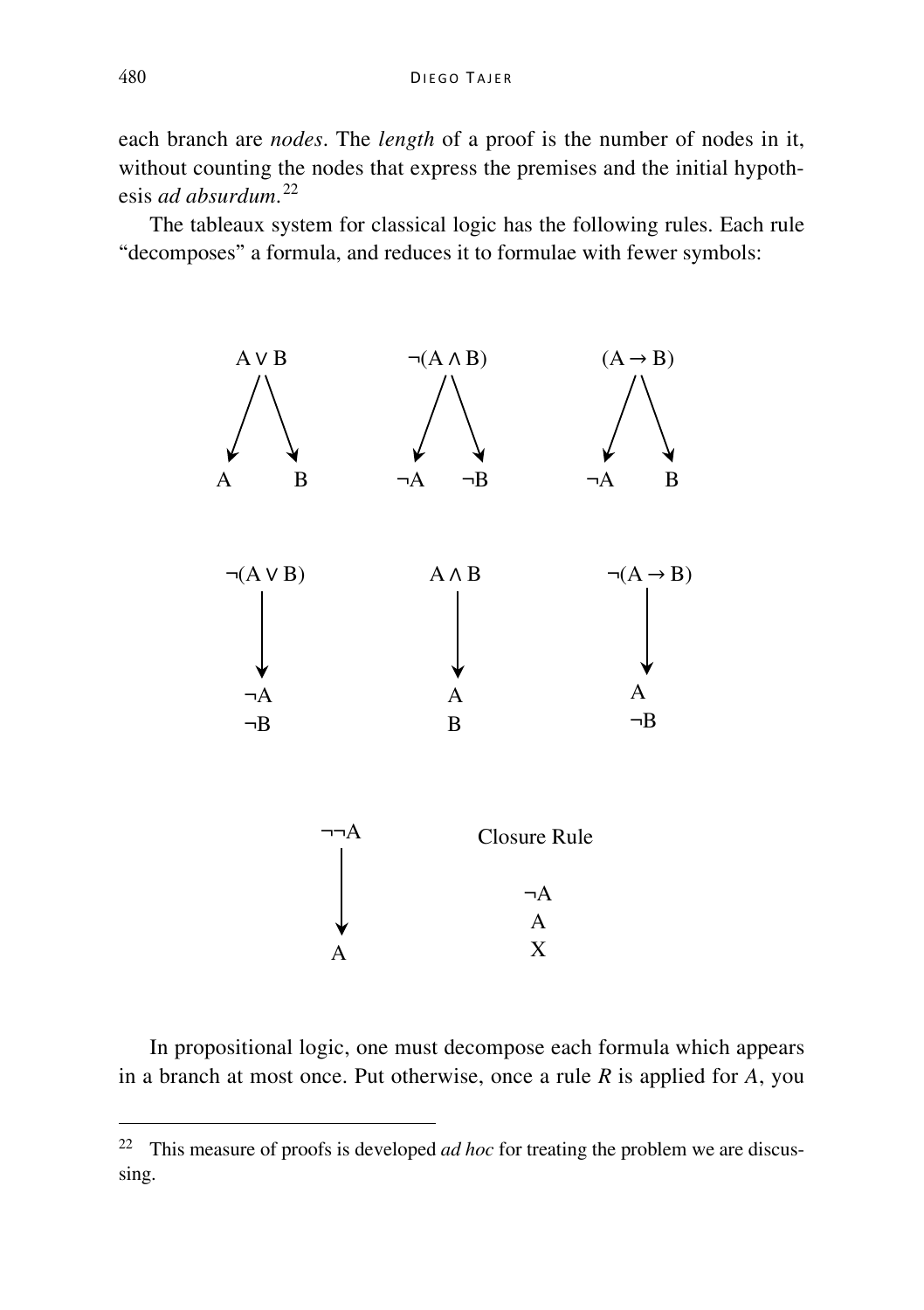should not apply it again to *A*. The proof ends when we reach a contradiction in every branch; i.e. when we can close every branch. In this case, the inference is valid. Otherwise, the inference is invalid, and there are open branches in the *tableaux*. This system is complete and correct for classical logic (cf. Priest 2008, 16-17).

Let's see some examples of how this method is used. For example, a proof of  $\neg p$ ,  $p \lor q \vDash q$  can be performed this way:



It is now possible to define more precisely what is for a proof to include another one, in order to determine more clearly how the axiom of Order is applied:

(Proof inclusion)

A proof of  $\Gamma \models A$  *includes* a proof of  $\Gamma \models B$  iff, by erasing nodes in the proof of  $\Gamma \models A$ , you can obtain a proof of  $\Gamma \models B$ <sup>[23](#page-21-0)</sup>

For example, we can think of the inference  $\neg p$ ,  $p \lor q \vDash q \lor r$ , which might be obtained with the following *tableaux*:

<span id="page-21-0"></span> <sup>23</sup> This notion of inclusion could be extended to a variety of proof systems. For example, in natural deduction, one proof includes another one iff one can obtain the latter by erasing steps of the former. However, introducing other notions of inclusion would also involve introducing other proof systems, and this task is far from the scope of this paper.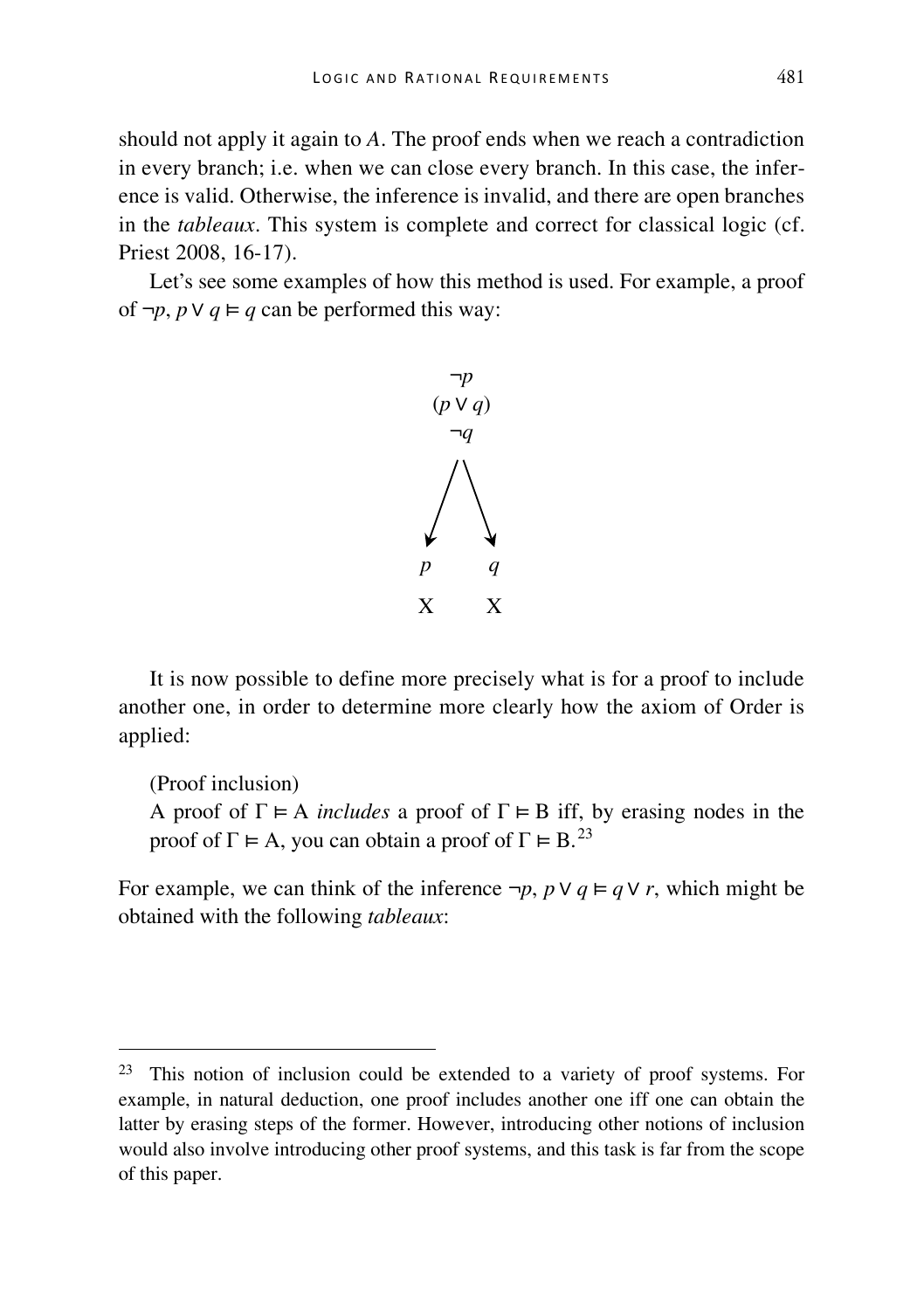

It is easy to observe that, if the grey nodes are erased, we get a proof of  $\neg p$ ,  $p \vee q \vDash q$ . This implies that the second proof includes the first one.<sup>[24](#page-22-0)</sup>

Now we can apply the notion of Order to the tableaux system:

 $(Order-Tableaux)^{25}$  $(Order-Tableaux)^{25}$  $(Order-Tableaux)^{25}$ 

If every *tableaux* proof of  $\Gamma \models A$  includes a proof of  $\Gamma \models B$ , then:  $(\Gamma \vDash A) \in R_i$  only if  $(\Gamma \vDash B) \in R_i$ .

The general idea is that, if you need to prove B in order to prove A, then if A is recognizable for an agent, B is recognizable for the agent too. The axioms

<span id="page-22-0"></span> $24$  As I claimed before, the same considerations could be represented with a sequent calculus. As an example, see the following derivation:

| $p \Rightarrow p$           | $q \Rightarrow q$ |  |  |  |
|-----------------------------|-------------------|--|--|--|
| $p \Rightarrow p,q$         | $q = p,q$         |  |  |  |
| $p \vee q \Rightarrow p, q$ |                   |  |  |  |
| ¬p,pVq⇒q                    |                   |  |  |  |
| ¬p,pVq⇒qVr                  |                   |  |  |  |

<span id="page-22-1"></span><sup>25</sup> Notice the difference between Proof Inclusion and Order. Proof inclusion establishes a binary relation on proofs. Instead, Order asks for *every* proof of a certain valid argument to include a proof of another valid argument. In this sense, Order has a higher level of generality.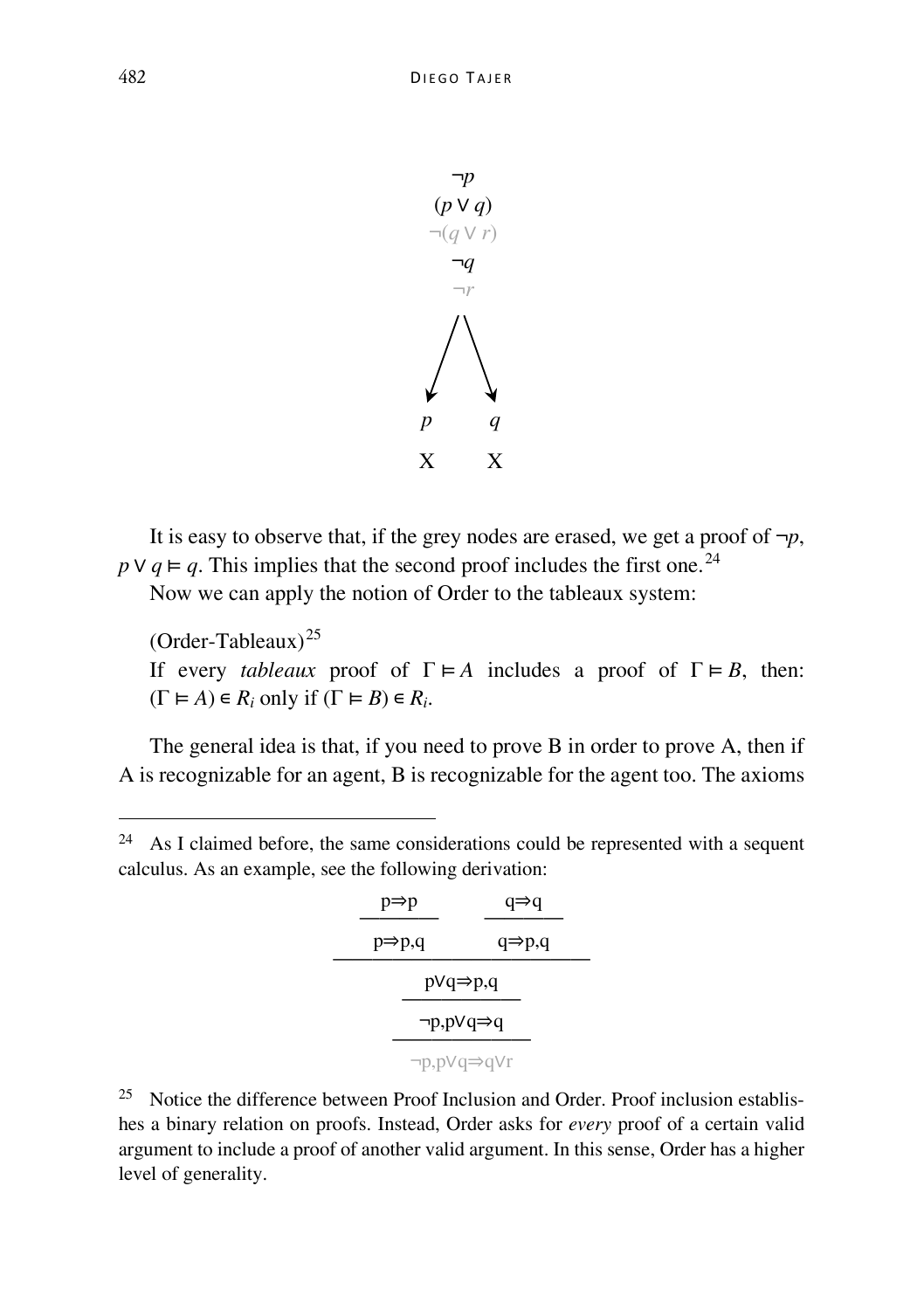of Order and Reflexivity can be proved to be consistent. For example, the inferential criterion of the previous section, where  $R_i$  is the set of inference that are feasible in  $k$  steps,  $26$  satisfies both axioms:

### *Theorem*

An inferential measure of an agent's recognizability (i.e. where *Ri* includes the valid arguments that can be proven in *k* or less steps) satisfies Reflexivity and Order.

#### *Proof*

Let us establish that  $f(\Gamma \models A)$ , a measure of the length of inference, is equal to the number of nodes in the shortest proof of  $\Gamma \models A$ , without counting the premise nodes and the initial hypothesis *ad absurdum*. The set *Ri* of recognizable inferences for an agent *i* is the set of valid arguments that can be proved in *k* or fewer steps.

Reflexivity holds because  $f(\Gamma \models A) = 0$  when  $A \in \Gamma$ , given that the *tableaux* is closed just after the enumeration of the premises and the hypothesis *ad absurdum*  $\neg A$ . Then, given that  $k \geq 0$ ,  $(\Gamma \vDash A) \in R_i$ .

Order also holds. If every tableaux proof of  $\Gamma \models A$  includes a proof of  $\Gamma \models B$ , then the shortest proofs of  $\Gamma \models A$  include a proof of  $\Gamma \models B$ . The length of these proofs of  $\Gamma \models B$  will be as much  $m \le n$ , where *n* is the length of the shortest proofs of  $\Gamma \models A$ . So the shortest proofs of  $\Gamma \models B$  have length  $j \leq m \leq n$ . Therefore, necessarily  $f(\Gamma \models B) \leq f(\Gamma \models A)$ , i.e. the measure of difficulty of  $\Gamma \models B$  is less or equal than the measure of  $\Gamma \models A$ . So, for an arbitrary *k*, if  $(\Gamma \models A) \in R_i$ , then  $(\Gamma \models B) \in R_i$ .

It is worth remarking that, even though the inferential measure satisfies Order and Reflexivity, many other measures may satisfy it (including measures where a short proof is not necessarily easier than a large one).<sup>[27](#page-23-1)</sup>

Following the concept of recognizability, it is possible to develop a consequence operator relativized to the recognizable inferences. In other words, if

<span id="page-23-0"></span><sup>&</sup>lt;sup>26</sup> Above we made an objective interpretation of the inferential criterion, according to which the limit *k* is identical for every agent. We could also make a subjective interpretation, where the limit *k* is different for each agent.

<span id="page-23-1"></span><sup>27</sup> The axiom of Order introduces a partial order between inferences that *share premises*. With respect to other valid arguments, there are no restrictions and they could be incomparable.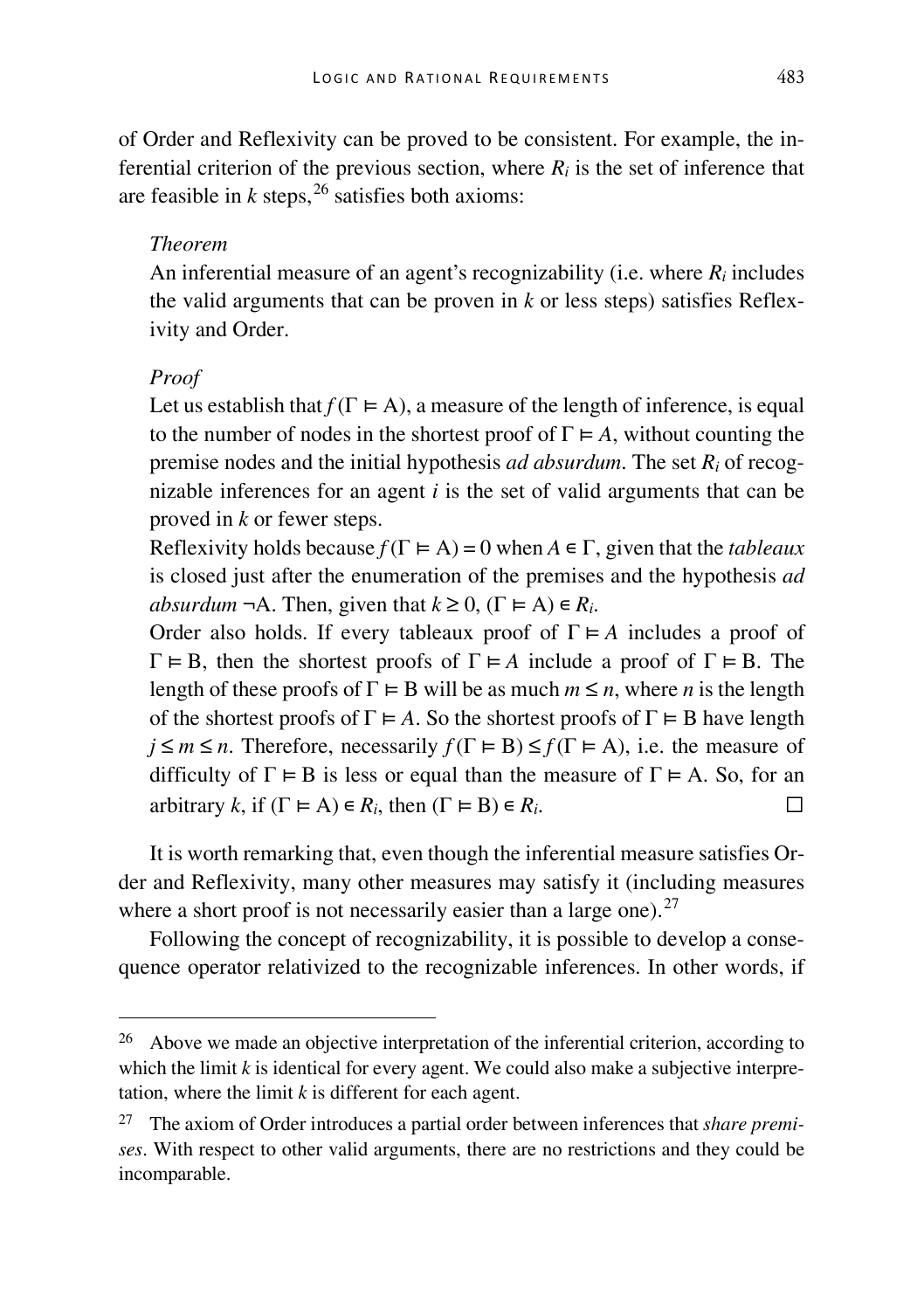$\vdash_i$  means "recognizable for agent *i*":  $Cn_i(X) = \{A \mid X \models_i A\}$ . This consequence operator satisfies some structural properties.

First,  $C_{n_i}$  is reflexive. For an arbitrary *i*, the axiom of Reflexivity guarantees that  $X \subseteq C_{n_i}(X)$ . Now,  $C_{n_i}$  does not necessarily satisfy Monotony (if  $X \subseteq Y$ , then  $C_{n_i}(X) \subseteq C_{n_i}(Y)$ . In our definition of Order, the inferences have the same set of premises; therefore, inferences with different premises (even though one set of premises includes the other one) could be just incomparable. For the recognizability measure to satisfy Monotony, it is necessary to relax the axiom of Order for inferences with different sets of premises, and to admit *tableaux*  where not every premise appears at the beginning. In this way, naturally every proof of  $\Gamma \models A$  will include a proof of  $\Gamma \cup \Delta \models A$ . Otherwise, one could just add a third axiom to the concept of Recognizability:

(Monotony) If  $(\Gamma \vDash A) \in R_i$ , then  $(\Gamma \cup \Delta \vDash A) \in R_i$ 

Monotony is also consistent with a purely inferential measure (since the premise nodes do not extend the length of the proof). But Monotony is still a controversial axiom. One might argue that adding premises to an inference makes the inference *less* recognizable, for now it is necessary to find which premises need to be used.

Finally, the operator  $C_{n_i}$  does not satisfy Transitivity (if  $A \vDash_i B$  and  $B \vDash_i C$ , then  $A \vDash_i C$ . For example, you could recognize that  $p \vDash p \vee q$  and  $p \lor q \vDash r \rightarrow (p \lor q)$ , without recognizing that  $p \vDash r \rightarrow (p \lor q)$ . The only thing that cannot happen, according to the axiom of Order, is that  $p \vDash r \rightarrow (p \vee q)$  is recognizable and  $p \models p \lor q$  is not, given that every proof of the first argument includes a proof of the second one.[28](#page-24-0)

#### **5. Relevance and difficulty**

In this section, I will put together the considerations of the two previous sections, i.e. the concepts of relevance and complexity. The combination of WS Validity+Relevance and WS Validity+Recognizable is straightforward:

<span id="page-24-0"></span> $28$  Indeed, the failure of transitivity makes this notion functional. A transitive notion of recognizability would arguably become trivial.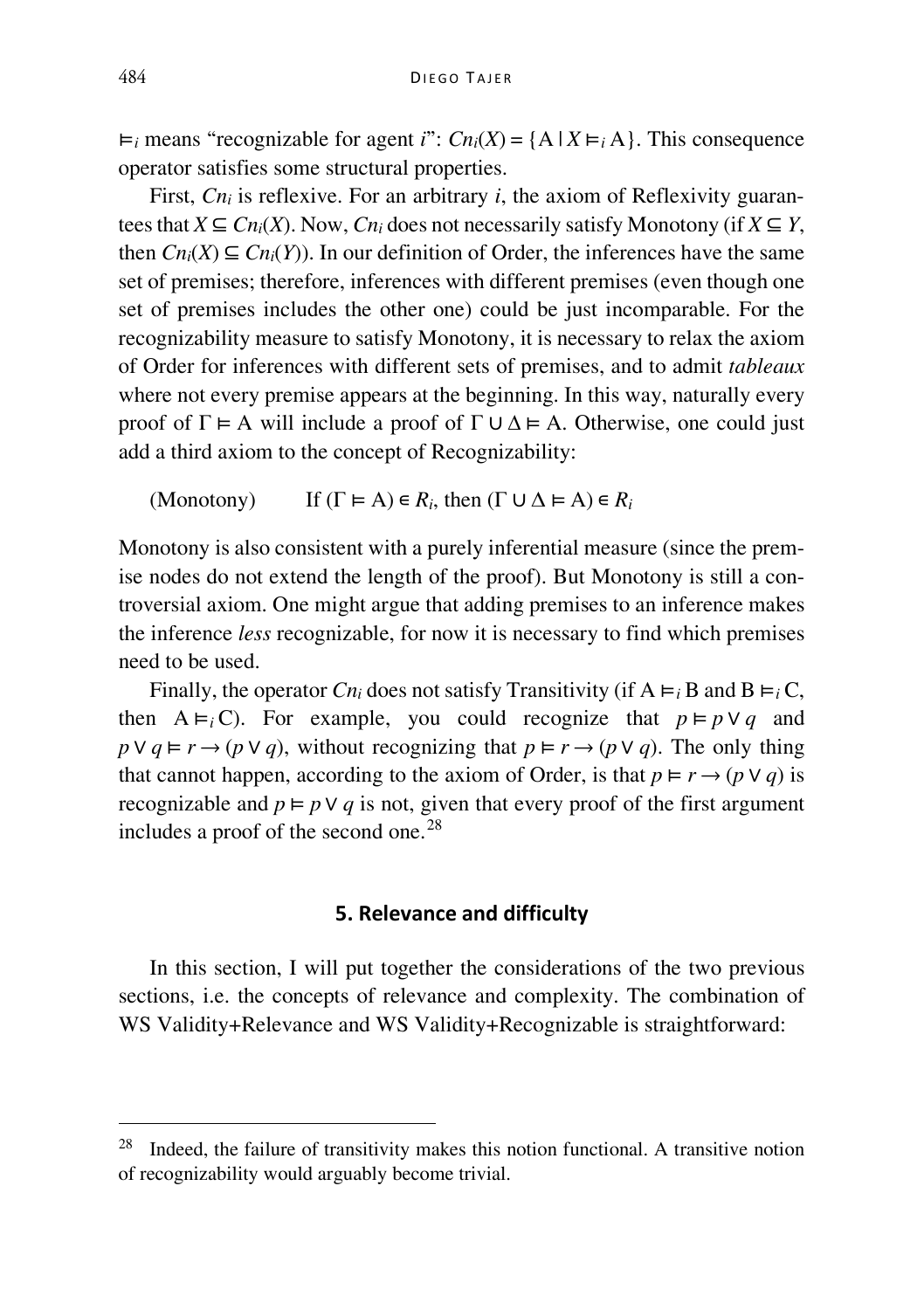If  $\Gamma \vDash A$ , and both  $\Gamma$  and A are relevant; and you could recognize that  $\Gamma$ implies A; then rationality requires you not to believe some sentence of  $\Gamma$ or to believe A.

This requirement asks you to believe the *relevant* consequences of your *relevant* beliefs, whenever you *could recognize* that those beliefs imply those consequences. I can now develop a formal version of this requirement, using the two formal concepts of the previous sections: the set of relevant propositions  $\Delta$  and the epistemically constrained operator  $C_{n_i}$ . The final requirement is the following:

(Logical Rationality – Formal)

Let *i* be your inferential capacity, and  $\Delta$  the set of relevant propositions. Rationality requires your belief set *X* to be such that  $Cn_i(X \cap \Delta) \cap \Delta \subseteq X$ .

For example, let us assume that my belief set is  $\Gamma = \{PA, \neg T\}$ , where *PA* are the Peano axioms, and *T* is a formula that can be derived from *PA* but in a thousand of difficult steps. Suppose that I am seriously discussing *T* with a colleague; i.e. the set  $\Delta$  is {PA, T,  $\neg$ T}. My belief set is inconsistent, but it is not irrational. Suppose that my inferential capacity is  $R_i$ , where  $(PA \vDash T) \notin R_i$ . In this case, Γ is intuitively a rational belief set, in the applied sense of "rational". Even though  $\Gamma$  is not closed under logical consequence (it is indeed inconsistent), the proof from *PA* to *T* is too complex, so that the inference stays out of the set  $R_i$ . Therefore, I am not supposed to follow that inference, and my belief set  $\Gamma$  is logically rational.

#### **6. Conclusion**

In this paper, I proposed a specific rational requirement for characterizing logical rationality. First, I argued in favor of WS Validity, for it can avoid the Bootstrapping problem. Then I added a restriction to WS Validity in order to solve the problem of irrelevant consequences. The new version of the requirement, WS Validity+Relevance, restricts the requirement to the cases in which premises and conclusion are relevant (i.e. the agent considers or has reasons to consider it). This conceptual notion can be formally represented with the concept of weak relative closure.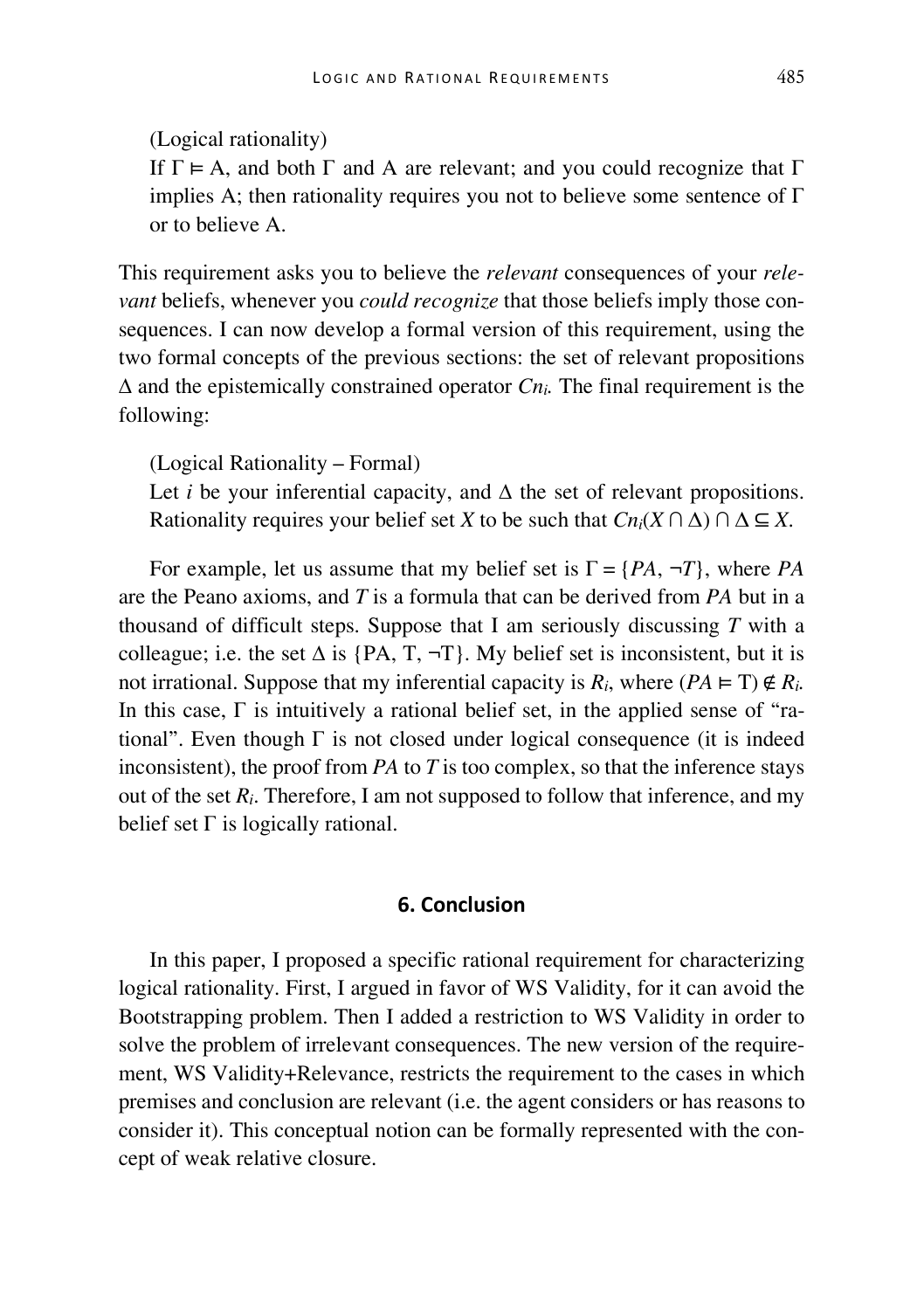After this, I introduced a second modification to address Excessive Demands. According to the new criterion, a valid argument has rational force over an individual whenever the individual *could* recognize its validity. Then WS Validity+Recognizable is obtained. The concept of recognizability can be formally characterized by two axioms. Reflexivity establishes that if  $A \in \Gamma$ , then  $\Gamma \models A$  is recognizable; while Order establishes that, if in order to prove  $\Gamma \models B$ you have to prove  $\Gamma \models A$ , then if you can recognize the first inference you can also recognize the second one.

Finally, I combined these two elements in the final requirement Logical Rationality: if you could recognize that  $\Gamma$  implies A, and both  $\Gamma$  and A are relevant in the context, rationality requires you not to believe some sentences of Γ or to believe A. This is, I think, a complete and formally precise logical rational requirement.

#### References

- BOGHOSSIAN, P. (2003): The Normativity of Content. *Philosophical Issues* 13, No. 1, 31-45.
- BROOME,J. (1999): Normative Requirements. *Ratio* 12, No. 4, 398-419.
- BROOME,J. (2007): Wide or Narrow Scope? *Mind* 116, No. 462, 359-370.
- BROOME,J. (2014): *Rationality Through Reasoning*. New Jersey: Wiley-Blackwell.
- CARIANI, F. (2013): Ought and Resolution Semantics. *Noûs* 47, No. 3, 534-558.
- D'AGOSTINO, M. & FLORIDI, L. (2009): The Enduring Scandal of Deduction. *Synthese*  167, No. 2, 271-315.
- D'AGOSTINO, M., GABBAY, D., HANLE, R. & POSEGA, J. (eds.) (1998): *Handbook of Tableaux Methods*. Dordrecht: Springer.
- FIELD, H. (2009): The Normative Role of Logic. *Proceedings of the Aristotelian Society* 82, 251-268.
- HANSSON, S. (1999): *A Textbook on Belief Dynamics*. Dordrecht: Kluwer.
- HARMAN, G. (1986): *Change in View: Principles of Reasoning*. Cambridge MA: MIT Press.
- HINTIKKA, J. (1962): *Knowledge and Belief*. Ithaca: Cornell University Press.
- HORTY,J. (2012): *Reasons as Defaults*. Oxford: Oxford University Press.
- JAGO, M. (2009): Logical Information and Epistemic Space. *Synthese* 167, No. 2, 327- 341.
- JOYCE,J. (1998): A Non-Pragmatic Vindication of Probabilism. *Philosophy of Science*  65, No. 4, 575-603.
- KOLODNY, N. (2005): Why Be Rational. *Mind* 114, No. 455, 509-562.
- KOLODNY, N. (2008): Why Be Disposed to Be Coherent. *Ethics* 118, 437-463.